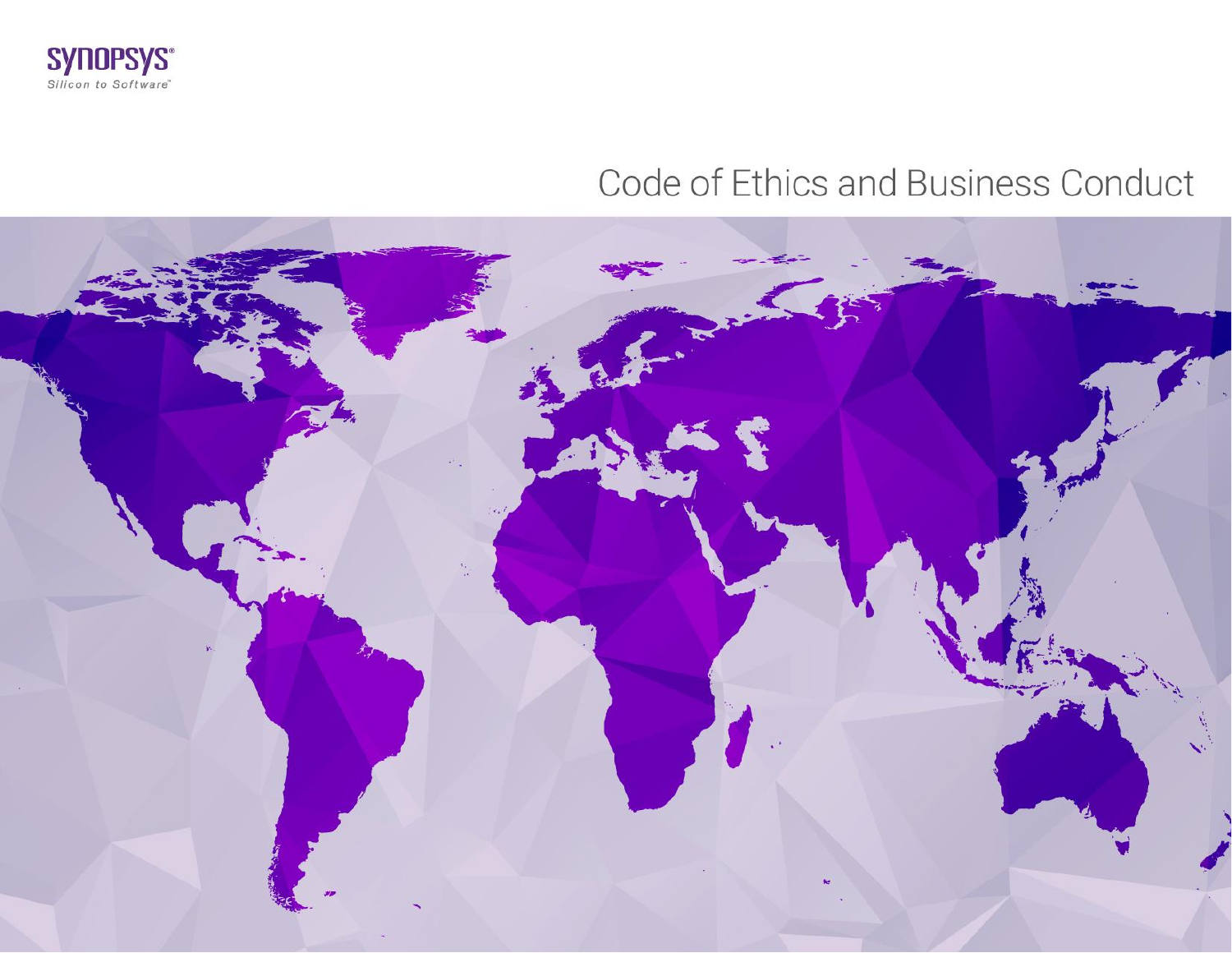

Aart de Geus Chairman and Co-CEO Synopsys

Chi-Foon Chan President and Co-CEO Synopsys

## A Message from Aart de Geus and Chi-Foon Chan

Dear Colleagues,

Integrity has long been a hallmark of our success. It characterizes everything we do. In fact, when we talk about the core values of our company, we start with integrity. Integrity means being straightforward, honest, and transparent in our professional and business relationships. This means doing what we say and saying what we do.

Each of us makes a wide range of business and ethical decisions every day in the execution of our responsibilities on behalf of Synopsys. Synopsys is committed to ensuring that such decisions comply with the letter and spirit of the law and are ethically above reproach.

This Code of Ethics and Business Conduct is a guide to making the best possible decision in situations affecting your fellow employees or our shareholders, customers, and partners, as well as the communities in which we live and work. In simple terms, our Code contains the guidelines we must all follow to do business the only way we should: the right way.

Aart de Geus Chairman and co-CEO

Chi-Foon Chan President and co-CEO

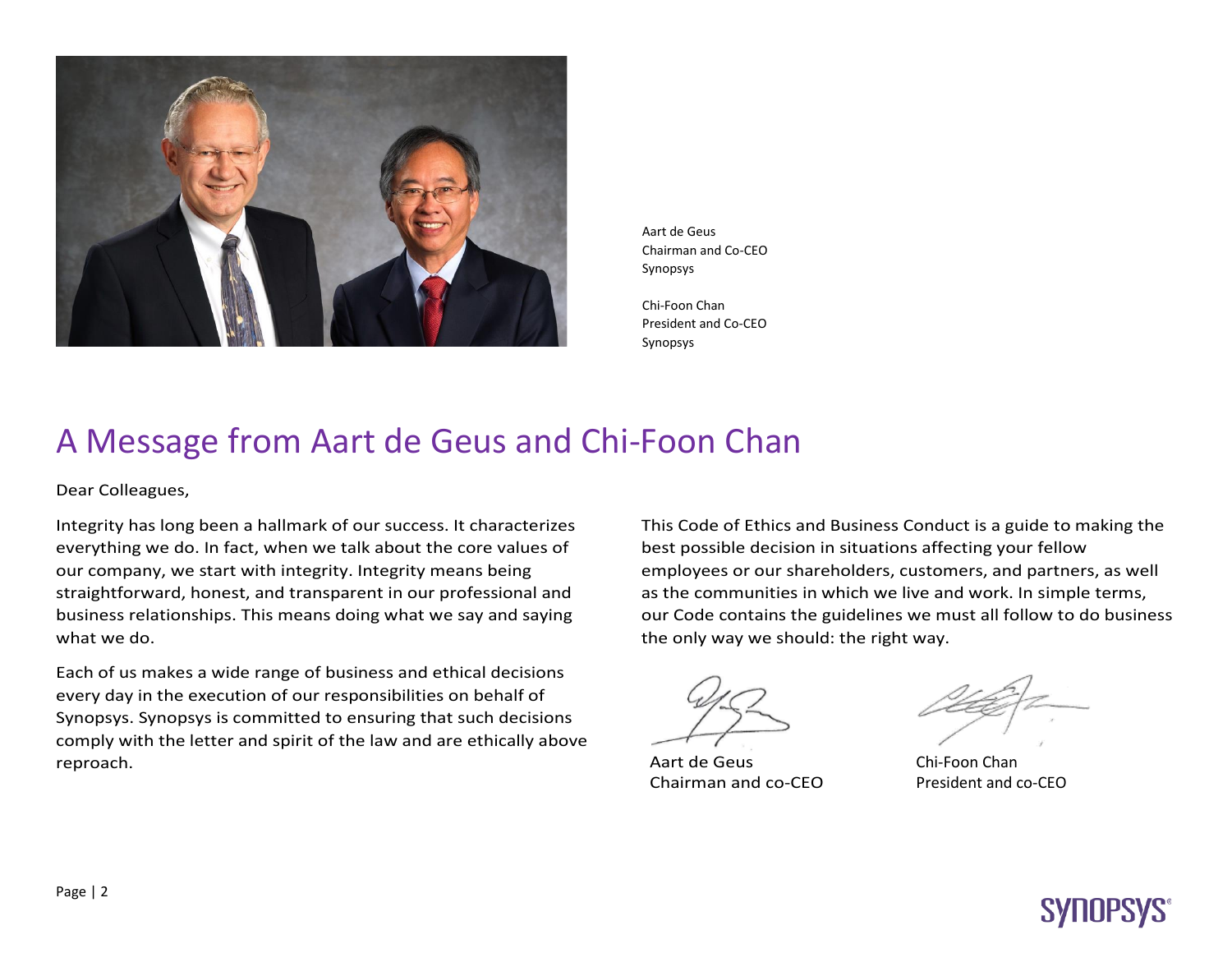# Synopsys' Core Values

At Synopsys, we're constantly evolving—our challenges get tougher as we expand our business ventures as well as our presence around the world—yet our values remain unchanged and continue to pave the way to the future. For more than 30 years, our core values have served to unite and guide our actions. These values are woven into the fabric of our organization and characterize who we are.

**INTEGRITY** is the foundation of all we do and is about doing what is right. We demonstrate this by aligning our words and our actions - we do as we say and we say what we do.

**EXECUTION EXCELLENCE** Execution Excellence through the Eyes of our Customers is demonstrated by and providing superior value to our customers.

**LEADERSHIP** is demonstrated through our technology innovations, business achievements, our customers' success, and our enduring commitment to our people and the communities and environment in which we work.

**PASSION** is our differentiator. Actions that drive our results and demonstrate our values are amplified by our passion**.**

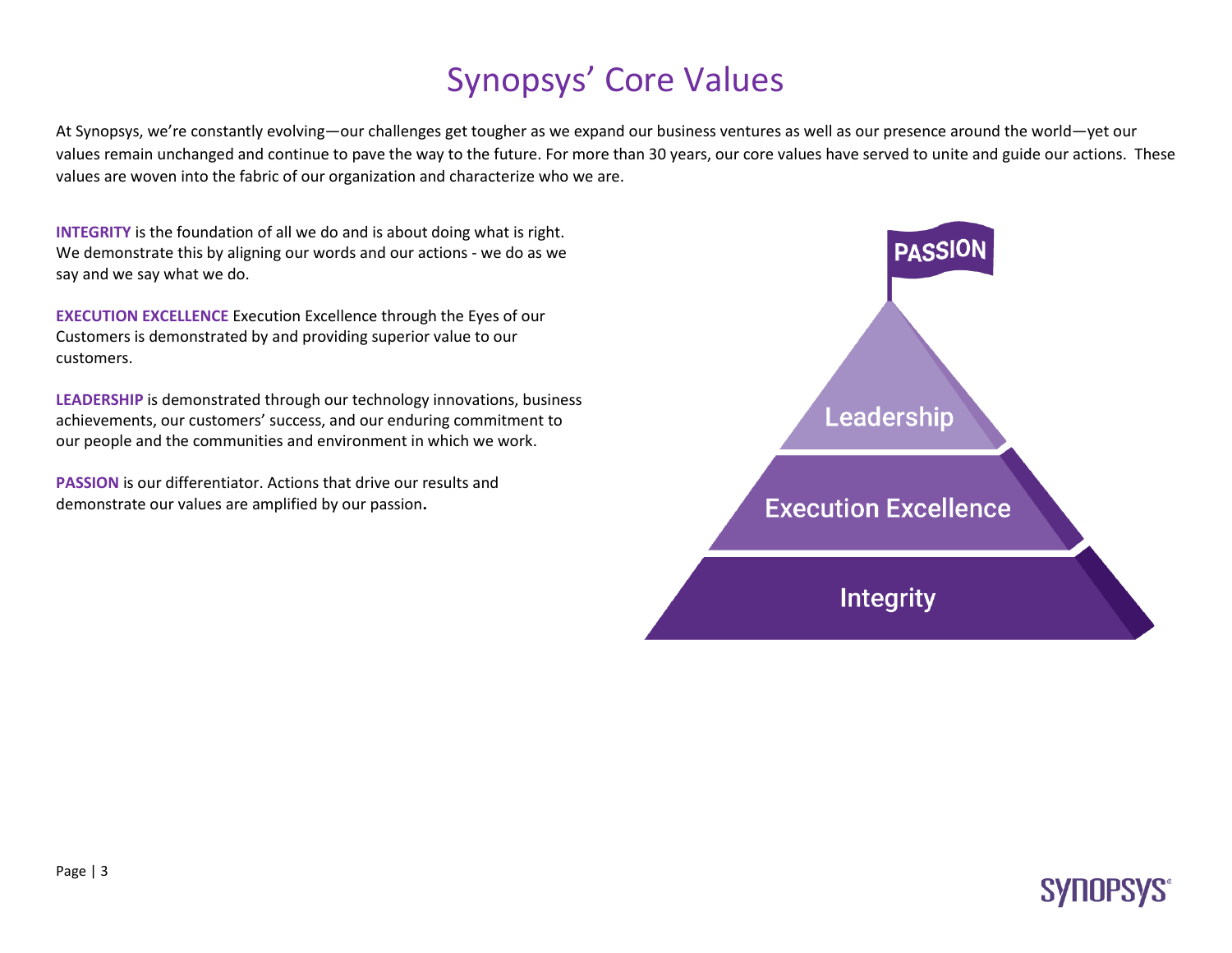# **Table of Contents**

#### 

#### 

#### 

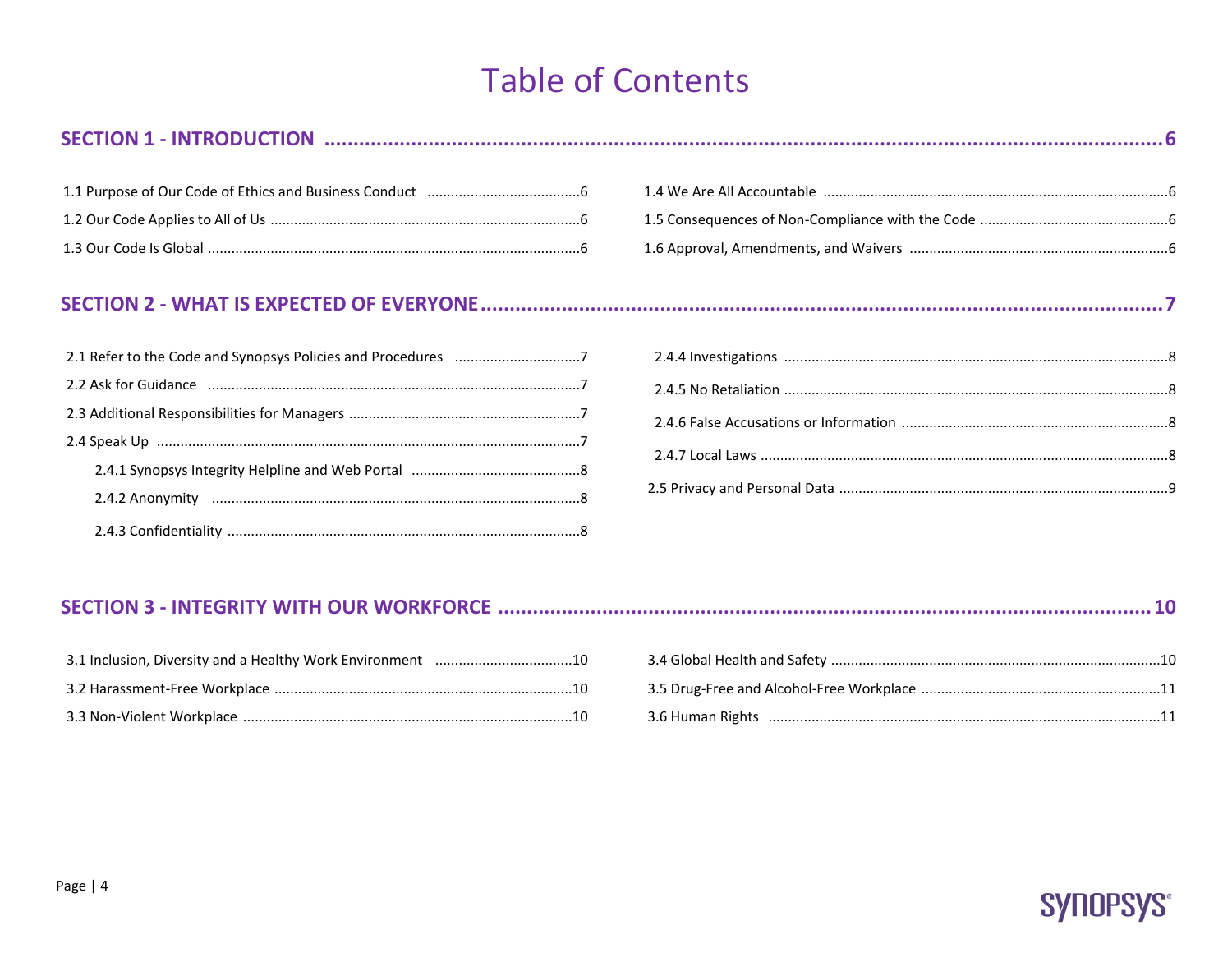### **SECTION 4 - INTEGRITY WITH OUR SHAREHOLDERS ...........................................................................................................12**

| 4.1 Integrity of Financial Statements, Business Records, and Regulatory Fillings12 |  |
|------------------------------------------------------------------------------------|--|
|                                                                                    |  |
|                                                                                    |  |
| 4.2.2 Outside Employment, Business Ventures, and Corporate Opportunities 13        |  |
|                                                                                    |  |
|                                                                                    |  |
|                                                                                    |  |
|                                                                                    |  |

| 4.5 Responsible Employee Business Travel and Entertainment 15              |  |
|----------------------------------------------------------------------------|--|
| 4.6 Using and Safeguarding Synopsys Assets and Confidential Information 15 |  |
| 4.7 Effective Records Management and Document Retention 16                 |  |
|                                                                            |  |
|                                                                            |  |

## **SECTION 5 - INTEGRITY WITH OUR CUSTOMERS, PARTNERS, AND COMMUNITIES ............................................................18**

| 5.4 Compliance with Government Contracting Requirements 19 |  |
|------------------------------------------------------------|--|
|                                                            |  |
|                                                            |  |
|                                                            |  |
|                                                            |  |

| 5.6 Compliance with International Trade Controls, Trade Sanctions, and Other |  |
|------------------------------------------------------------------------------|--|
|                                                                              |  |
|                                                                              |  |

### **SECTION 6 - GLOBAL ETHICS & COMPLIANCE RESOURCES .................................................................................................23**

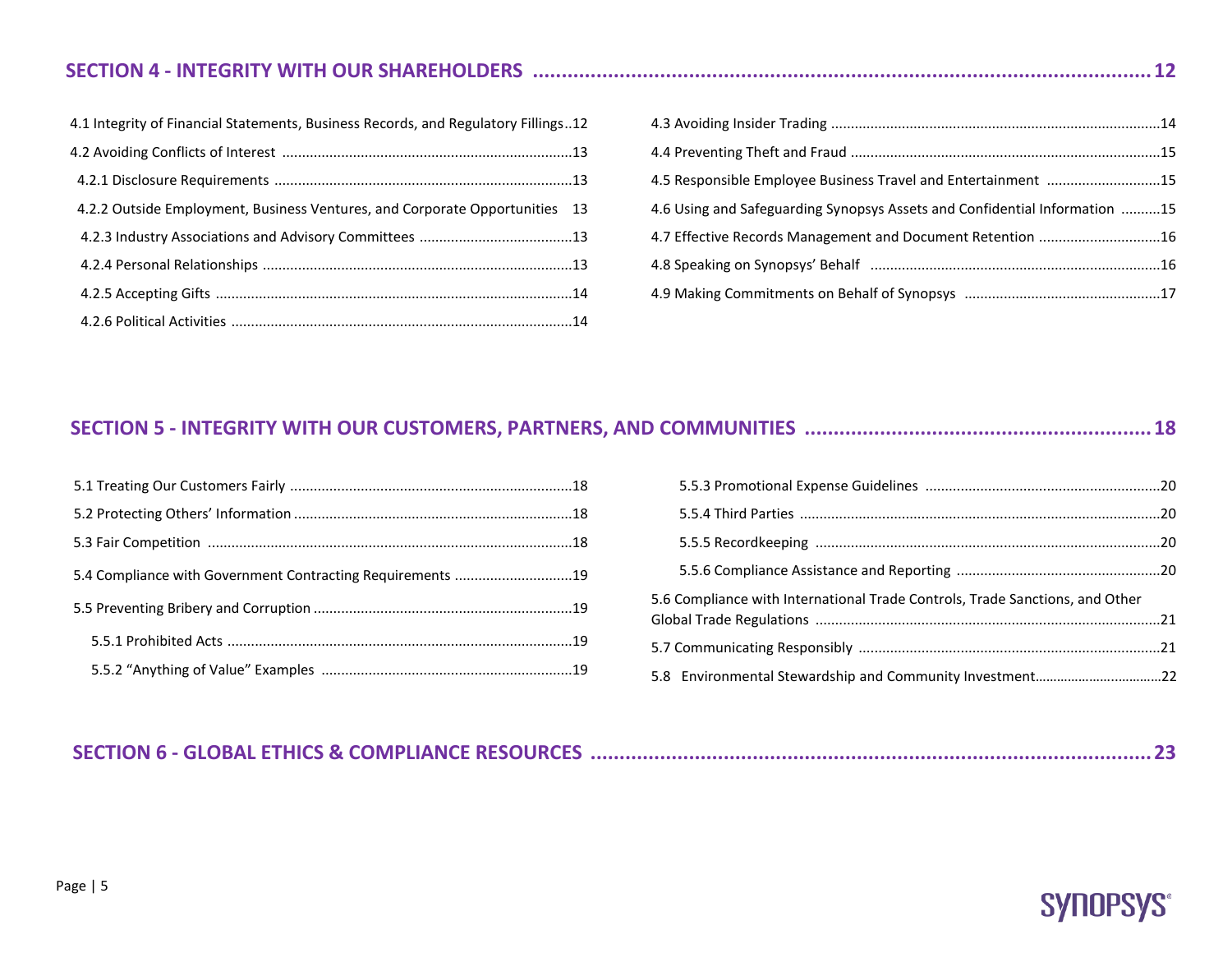# SECTION 1 - INTRODUCTION

#### **1.1 Purpose of Our Code of Ethics and Business Conduct**

Our Code of Ethics and Business Conduct (the "Code") is our roadmap for doing business the right way. Put simply, we do business the right way when we act ethically and consistently with our core value of integrity, our Code, our policies, and all applicable laws. Although no document can address every decision you could face during your career with Synopsys, this Code will help guide you. The Code addresses our responsibilities to Synopsys, to each other, and to customers, suppliers, and governments.

#### **1.2 Our Code Applies to All of Us**

Our Code applies to Synopsys, Inc. and its affiliates (referred to throughout this Code as "Synopsys" or the "Company") and all members of Synopsys' workforce, namely, all persons who work for or provide services to Synopsys, including employees, officers, directors, interns, and contingent workers (including agency workers and independent contractors). For ease of reference, we refer to this group throughout the Code as "personnel," or with pronouns such as "we" or "you." We also expect that our suppliers and vendors will work ethically, legally, and consistent with the standards in our Code and our policies. In addition, Synopsys has a separate Supplier Code of Conduct for suppliers of goods and materials we incorporate into our hardware products and a Business Partner Code of Conduct with which certain business partners, such as distributors, resellers, and vendors performing services on behalf of Synopsys, must comply.

#### **1.3 Our Code Is Global**

Synopsys is a US-based company, with personnel and customers all over the world. We must comply with the laws of the countries where we do business and all US laws that apply internationally. While we embrace diversity and respect cultural

differences, if a local custom or business practice violates our Code, we must follow the Code. Whenever there is a possible conflict between the Code and a law or custom, seek prompt guidance from the Synopsys Legal Department.

#### **1.4 We Are All Accountable**

We all need to show our commitment to act with integrity by acknowledging that we've read, understand, and agree to abide by the letter and spirit of our Code. Employees are required to do this when they are hired and to renew this commitment regularly. Employees with specific roles and responsibilities may also be required to complete additional certifications, disclosures, and trainings.

#### **1.5 Consequences of Non-Compliance with the Code**

If an employee fails to abide by the Code, the employee is acting outside of the scope of his or her responsibilities and may be subject to disciplinary action, including but not limited to counseling, warning, probation with or without pay, demotion, or termination of employment. Non-employee personnel may also have their contracts or relationships with Synopsys terminated. If any Synopsys personnel violates the law, Synopsys may contact appropriate law enforcement authorities.

#### **1.6 Approval, Amendments, and Waivers**

Our updated Code has been approved by Synopsys' Board of Directors and is effective as of April 30, 2021. Any substantive amendments to the Code must be approved by the Board. A request for a waiver of a provision of our Code for any executive officer or Board member must be submitted to the Chief Ethics & Compliance Officer and approved in writing by our Board of Directors. If approved, Synopsys will publicly disclose the waiver and the reasons it was granted.

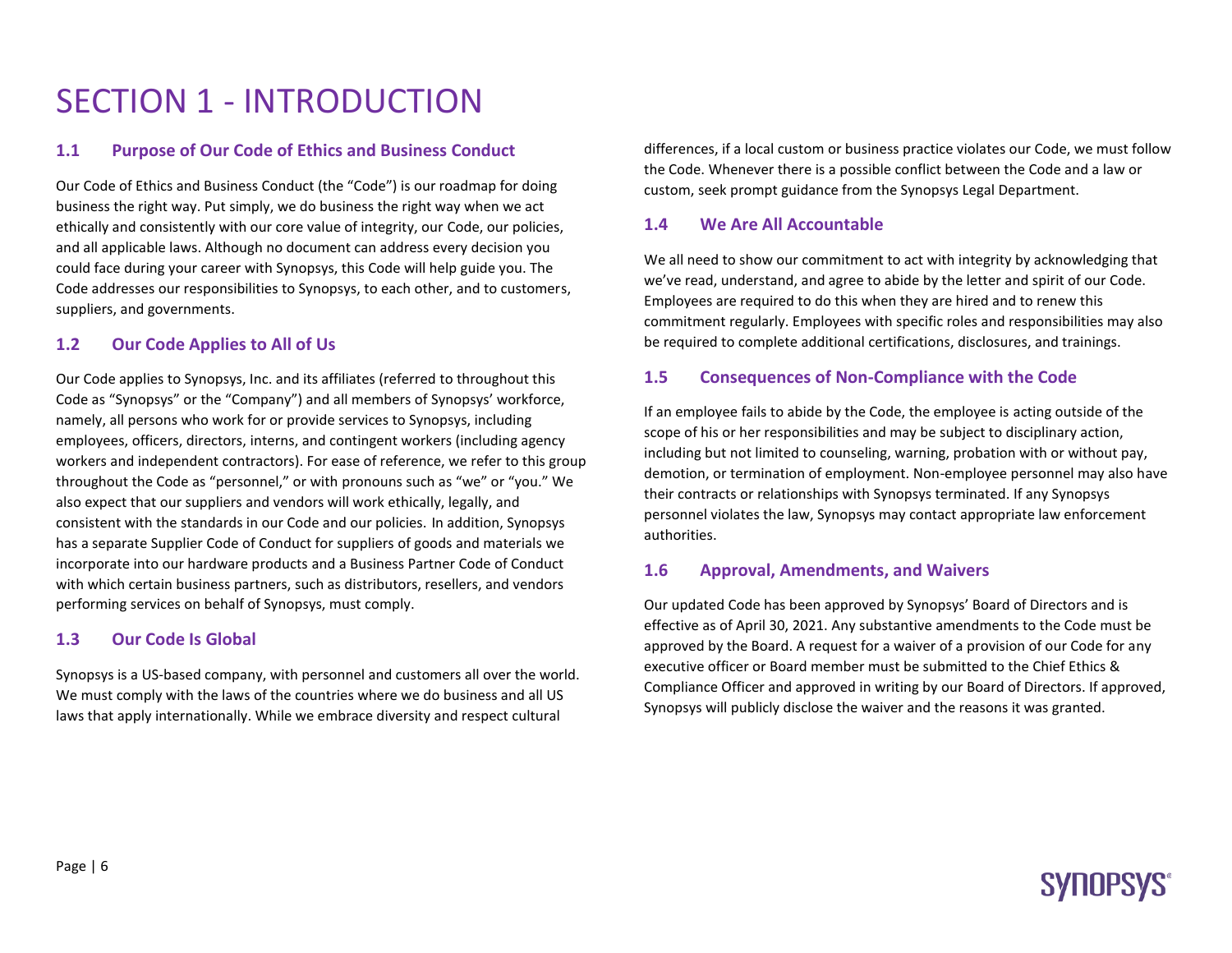# SECTION 2 - WHAT IS EXPECTED OF EVERYONE

#### **2.1 Refer to the Code and Synopsys Policies and Procedures**

As part of Synopsys' workforce, we are expected to act in accordance with the Code, our policies, and the law. Read the Code and refer to it often. It's our guidebook for how we succeed. Supplementing the Code are more specific policies and procedures. These additional policies and procedures include our **Anti-**[Corruption Manual -](https://synopsys.policytech.com/docview/?docid=1445) Worldwide, our internal financial controls, our disclosure controls and procedures (discussed in Sections 4.1 and 4.8 below)[, Worldwide](https://synopsys.policytech.com/docview/?docid=1829)  [Employee Rules,](https://synopsys.policytech.com/docview/?docid=1829) and other policies maintained in the online [Policy Library.](https://synopsys.policytech.com/)

Always use good judgment. Avoid even the appearance of improper behavior, as well as situations that could be perceived as unethical or that could lead to illegal, unethical, or embarrassing actions.

#### **2.2 Ask for Guidance**

Use good judgment and seek help whenever you have questions or aren't sure about the right course of action. If you are still uncertain about a course of conduct, ask for guidance. You can seek help from any of the following:

- your manager or other members of management;
- Human Resources or the Legal Department;
- senior finance personnel supporting your business;
- the Ethics & Compliance Team at [integrity@synopsys.com;](mailto:integrity@synopsys.com)
- Synopsys' Chief Ethics & Compliance Officer at [ethics.officer@synopsys.com;](mailto:ethics.officer@synopsys.com) or
- the [Synopsys Integrity Helpline,](https://secure.ethicspoint.com/domain/media/en/gui/21287/index.html) where you can reach out anonymously.

#### **2.3 Additional Responsibilities for Managers**

Synopsys managers have a special responsibility to lead with integrity. We rely on our leaders and managers to:

• Reinforce the principles of our Code and values throughout all levels of our business on a regular basis;

- Promote a culture of ethics and compliance, and ensure team members fulfill all required ethics and compliance training courses in a thoughtful and timely manner;
- Immediately inform the Ethics & Compliance Team if a manager receives a report or becomes aware of possible misconduct; and
- Never retaliate or tolerate retaliation against any individual for making a good faith report.

#### **2.4 Speak Up**

If you suspect that any Synopsys personnel or any supplier, vendor, reseller, or distributor of Synopsys has violated this Code or is behaving illegally or unethically, speak up. Promptly raise ethics and compliance concerns, and immediately report suspected unethical, illegal, or suspicious behavior. We also count on you to report any activity that could damage Synopsys' reputation.

There are many ways to ask questions or raise concerns, and you should use the method you prefer: talk with your manager or another member of management; talk with Human Resources, the Legal Department, Internal Audit, or Ethics &

### Key Point

#### Consider your action!

- Is it legal and ethical?
- Is it consistent with our core value of integrity?
- Is it consistent with this Code?
- Will it reflect well on me and Synopsys?

If the answer to any of these questions is "no", choose a different course of action. Ask for guidance if you are unsure.

Compliance; or access the onlin[e Synopsys Integrity](https://secure.ethicspoint.com/domain/media/en/gui/21287/index.html) Helpline to report your concern.

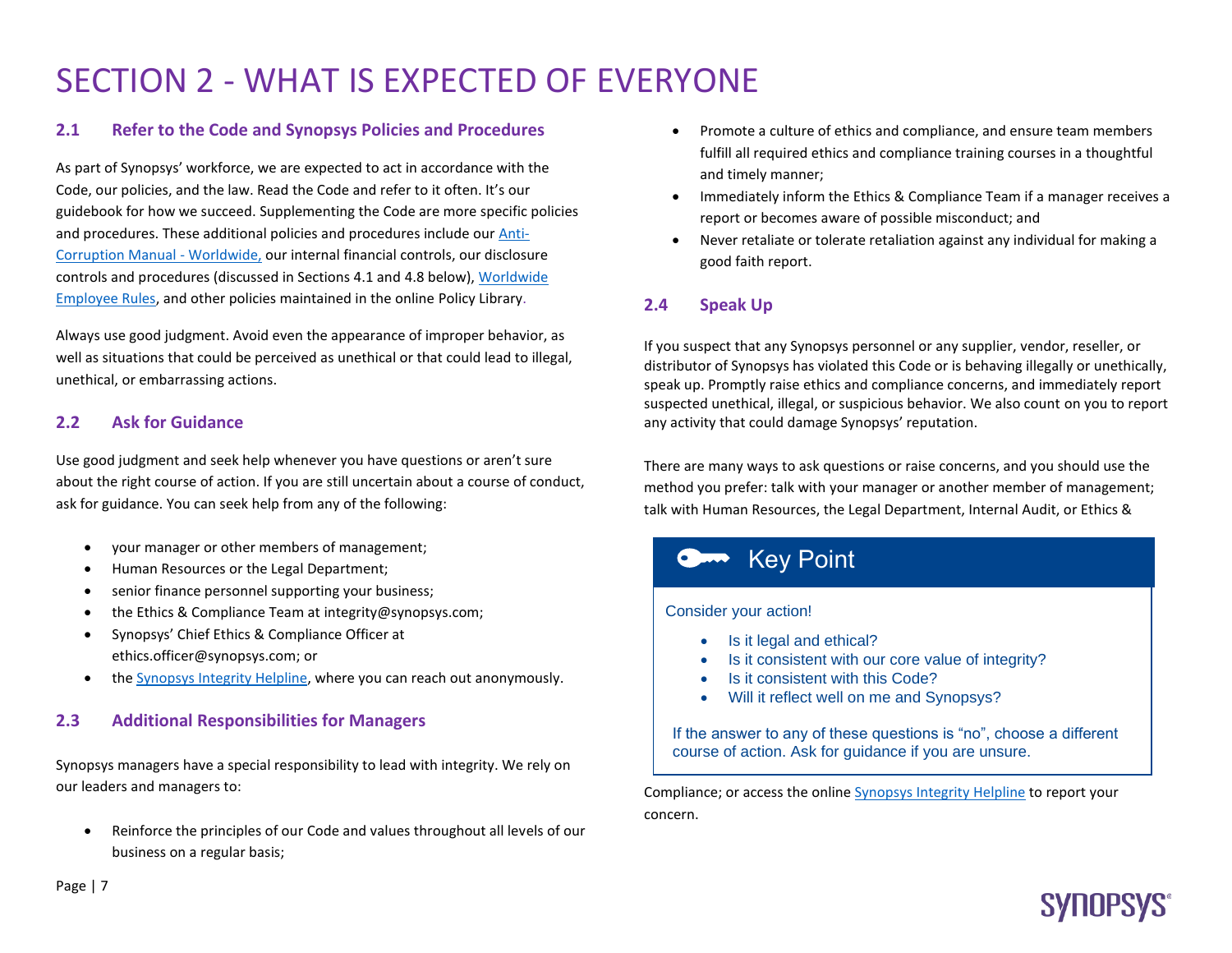#### **2.4.1 Synopsys Integrity Helpline and Web Portal**

Th[e Synopsys Integrity Helpline](https://secure.ethicspoint.com/domain/media/en/gui/21287/index.html) web portal is available to all Synopsys personnel and third parties, 24 hours a day, every day of the year. The Helpline is a dedicated resource for reporting ethics and compliance concerns or suspected violations of the law or Code. This resource can also be used if you simply need advice or assistance.

You can raise a concern or ask questions through the Integrity Helpline web portal by making a phone call or by submitting information in writing online. All calls and reports to the Helpline are answered by an independent third-party vendor that offers multilingual services. Where permitted by local law, no attempt is made to identify a caller who wishes to remain anonymous. Once the call is complete, a report is forwarded to the Ethics & Compliance Team for assessment and appropriate follow-up. The reporter can continue communicating with Synopsys through the Helpline while remaining anonymous.



The [Synopsys Integrity Helpline](https://secure.ethicspoint.com/domain/media/en/gui/21287/index.html) is available for you to ask questions and report any concerns about potential issues arising from Synopsys' Code of Ethics and Business Conduct.All calls and reports to the Helpline are confidential and may be made anonymously, where permitted by local law.

**To access the Helpline:** On SynopsysWorld, find it under "Quicklinks" or click [HERE.](https://secure.ethicspoint.com/domain/media/en/gui/21287/index.html)

#### **2.4.2 Anonymity**

If you make a report through th[e Integrity Helpline,](https://secure.ethicspoint.com/domain/media/en/gui/21287/index.html) you may choose to be anonymous unless local law in your country of residence prohibits anonymous helpline reports. Please remember, however, that sometimes it may be more difficult, or even impossible, for us to thoroughly investigate anonymous reports. We therefore encourage reporters to share their identity.

#### **2.4.3 Confidentiality**

We take reasonable precautions to keep your identity (if disclosed) and the investigation confidential, except as necessary to address the issue. However, we have certain disclosure requirements in some countries. For example, we may be required to disclose the identity of the reporter to the accused employee. Because we try to maintain confidentiality, we may not be able to tell you about the outcome of an investigation.

#### **2.4.4 Investigations**

We take reports very seriously. We investigate reports, decide whether the Code, Synopsys policy, or the law has been violated, and take appropriate action. If there is a Code or policy investigation that requires your participation, you are expected to cooperate and answer all questions completely and honestly.

#### **2.4.5 No Retaliation**

Any retaliation against anyone who raises an issue honestly is a violation of the Code. Raising a concern honestly or participating in an investigation cannot and will not be the basis for any adverse employment action including, but not limited to, separation, demotion, threat, harassment, or discrimination. If you work with someone who has raised a concern or participated in an investigation, you should continue to treat the person with respect. If you believe someone has retaliated against you, report the matter immediately.

#### **2.4.6 False Accusations or Information**

We will protect all Synopsys personnel who raise concerns honestly, but it is a violation of the Code to knowingly make a false accusation, lie to investigators, or interfere or refuse to cooperate with a Synopsys investigation. Honest reporting does not necessarily mean that you must be right; you just have to believe that the information you give is accurate.

#### **2.4.7 Local Laws**

For more information concerning local variations on use of the Synopsys Integrity Helpline, please clic[k here.](https://secure.ethicspoint.com/domain/media/en/gui/21287/index.html)

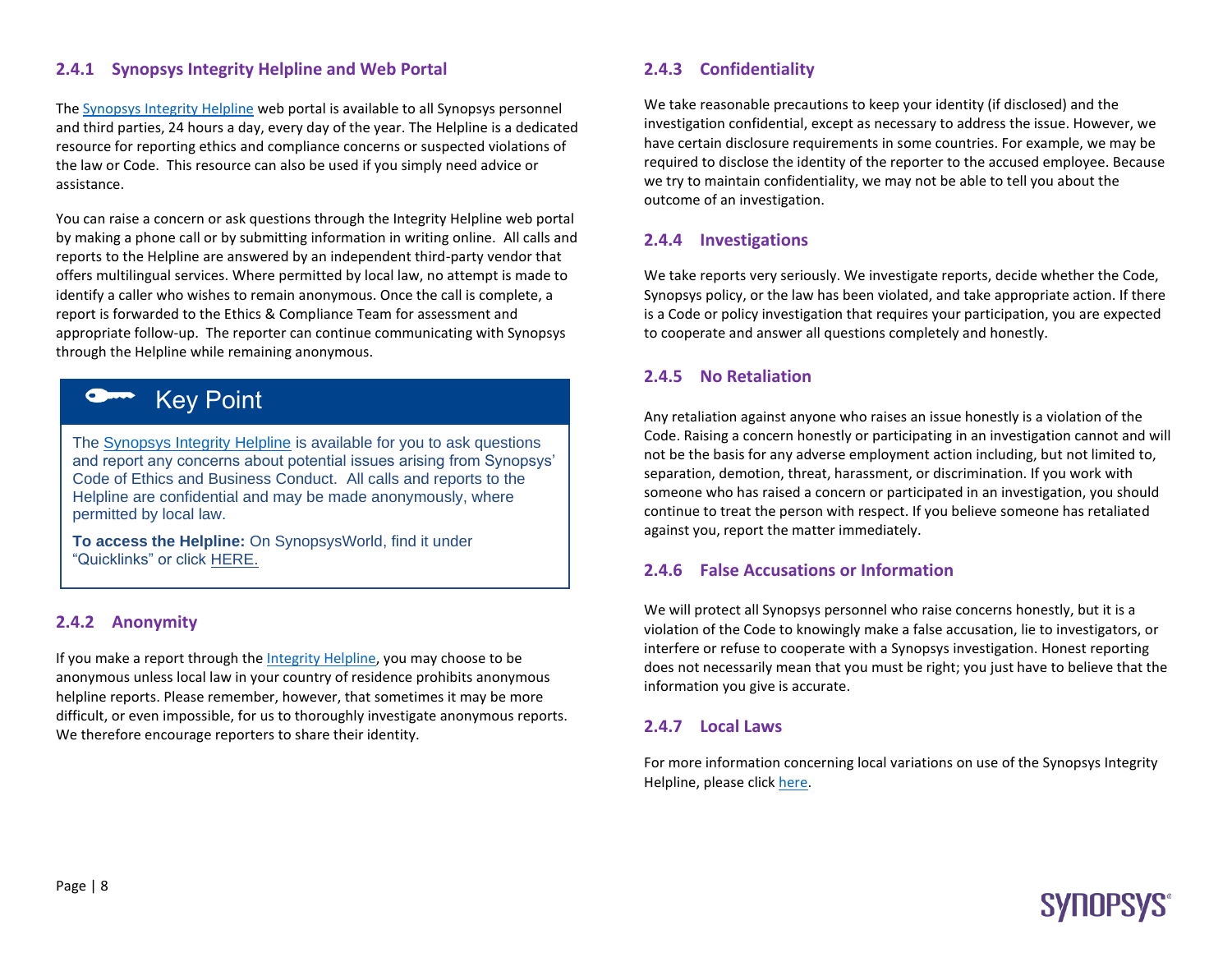#### **2.5 Privacy and Personal Data**

Synopsys is committed to privacy and the protection of personally identifiable information (also called "personal data"). If you have access to personally identifiable information of Synopsys personnel or anyone else with whom we do business, or if you have access to the systems that maintain this information, you must comply with all applicable policies and laws regarding the collection, use, disclosure, and transfer of personal data. As a general matter, you should only request personal data for which there is a legitimate business need, take steps to properly secure it, allow access or use only when authorized for legitimate business needs, not retain it past the point when the legitimate business need has ended, and use a secure method to dispose of it. You must follow the data privacy laws of the countries where we conduct business and Synopsys policies when accessing or using personal data. Please refer to the Data Privacy and Protection Statement for additional information and guidance or email [privacy@synopsys.com.](mailto:privacy@synopsys.com)

### Key Point

Compliance is everyone's responsibility. Not only are we each responsible for our own actions in order to comply with the law, this Code and Synopsys' policies, as employees of Synopsys we must do our part to ensure that our company is doing business the right way.

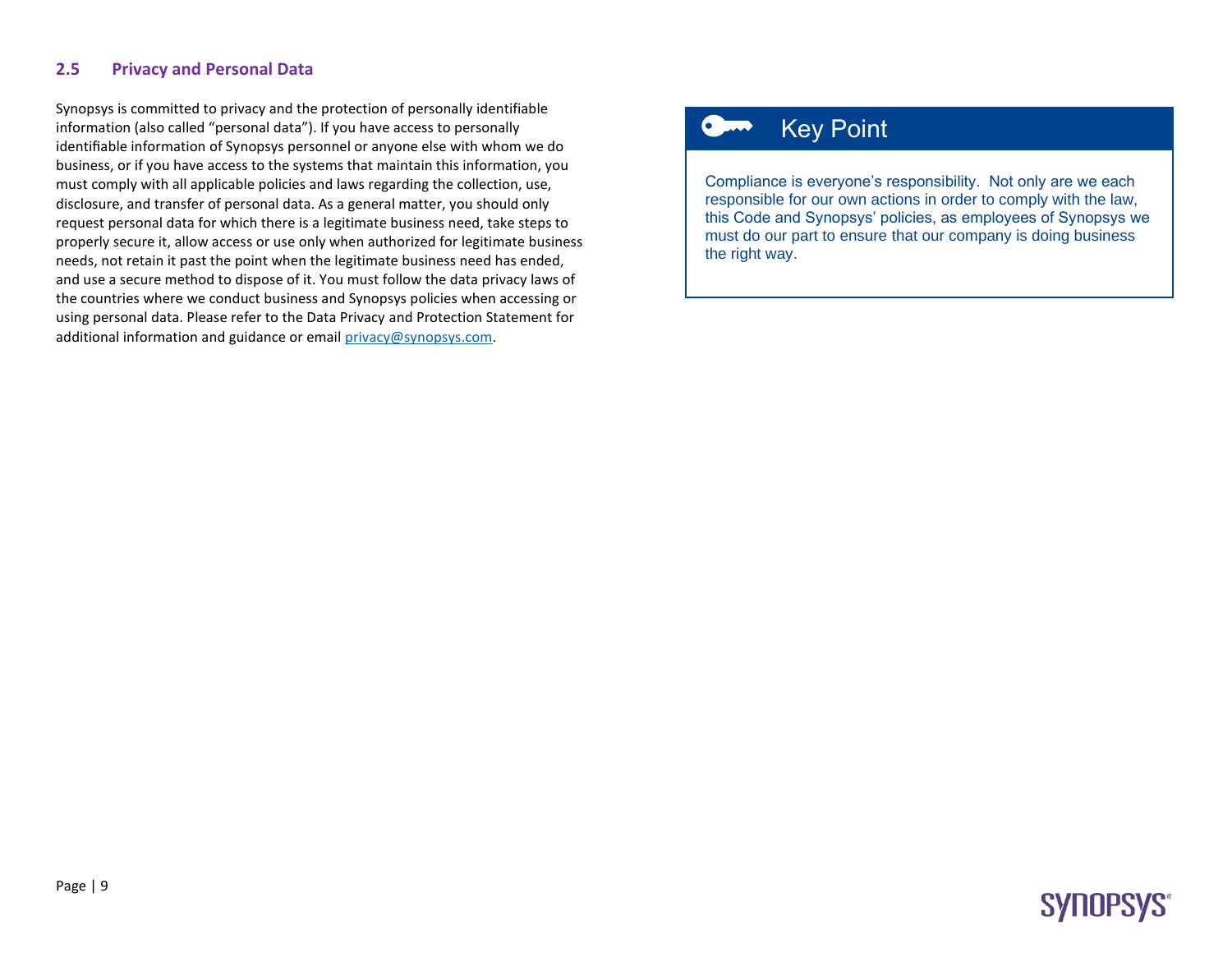# SECTION 3 - INTEGRITY WITH OUR WORKFORCE

#### **3.1 Inclusion, Diversity, and a Healthy Work Environment**

At Synopsys, we are committed to fostering a culture that promotes inclusion and diversity. This ensures that our employees, customers and vendors feel valued and are treated with dignity, fairness, and respect. The rich mix of individuals, perspectives, and experiences found at Synopsys is welcomed and appreciated.

We maintain rules governing employee conduct in our [Worldwide Employee Rules,](https://synopsys.policytech.com/docview/?docid=1829)  which is applicable to all employees in furtherance of these principles. We pride ourselves on providing a healthy and productive work environment that is free from discrimination and harassment based on race, color, religion, gender, gender identity, sexual orientation, marital status, veteran status, age, national origin, citizenship, ancestry, physical or mental disability, pregnancy, medical condition, and any other characteristic protected by law. For applicants and employees with disabilities, we also make reasonable accommodations consistent with applicable laws and regulations. We are each expected to do our part to create a healthy and productive work environment for everyone. This includes bringing issues to management's attention when you believe certain conditions are distracting from a good work environment. Ou[r Worldwide Employee Rules](https://synopsys.policytech.com/docview/?docid=1829) also allow you to raise concerns with other Synopsys managers. In addition, all managers and employees in positions of authority have a special obligation to maintain and support a healthy and productive work environment.

#### **3.2 Bullying and Harassment-Free Workplace**

All Synopsys personnel are entitled to be free from bullying and harassment. Harassment includes unwelcome verbal, visual, physical, and other conduct of any kind that creates an intimidating, offensive, or hostile work environment. Bullying is a form of workplace harassment characterized by persistent and repeated negative behavior directed at another individual that creates a risk to health and safety. All harassment is strictly prohibited. We should never act in a harassing manner or otherwise cause our coworkers to feel uncomfortable in their work environment. It is important to remember that harassment, sexual or otherwise, is determined by your actions and how they impact others, regardless of your intentions.

#### **3.3 Non-Violent Workplace**

We have no tolerance for workplace violence. All of us—as well as visitors, business partners, vendors, and anyone else on Synopsys property—are prohibited from engaging in any act that could cause another individual to feel threatened or unsafe. This includes verbal assaults, threats, hostility, intimidation, and aggression. Our no-tolerance policy for workplace violence also applies when we are conducting Synopsys business anywhere in the world outside of our premises. We prohibit weapons in the workplace, including in Synopsys parking lots and facilities, to the fullest extent permitted by law. This prohibition, however, does not apply to law enforcement, Synopsys security, government authorities, and others specifically authorized to carry weapons on Synopsys property. Please see our [Workplace](https://synopsys.policytech.com/docview/?docid=1647)  [Violence Policy -](https://synopsys.policytech.com/docview/?docid=1647) Worldwide for more details.

## FAQs

#### **Q. What is Sexual Harassment?**

*A. Sexual harassment is any unwelcome verbal, visual, physical, or other conduct of a sexual nature that creates an intimidating or offensive work environment. Behavior that may be acceptable in a social setting may not be appropriate in the workplace.* 

*See our [Worldwide Employee Rules](https://synopsys.policytech.com/docview/?docid=1829) policy.*

#### **3.4 Global Health and Safety**

All Synopsys personnel are expected to perform their work in compliance with the health and safety laws, regulations, policies, and procedures of their work locations. Always use caution and apply safe work practices when you are working away from Synopsys offices or at home. When you are working at customer locations, you must also follow the customer's health and safety requirements. Immediately report workplace injuries, illnesses, or unsafe conditions, including conditions that are likely to result in injury or illness. Safety is all of our responsibility. Please see [Global Health and Safety](http://teamhr/Facilities/Safety_Security/Pages/Safety_Security.aspx) for additional policies and guidance.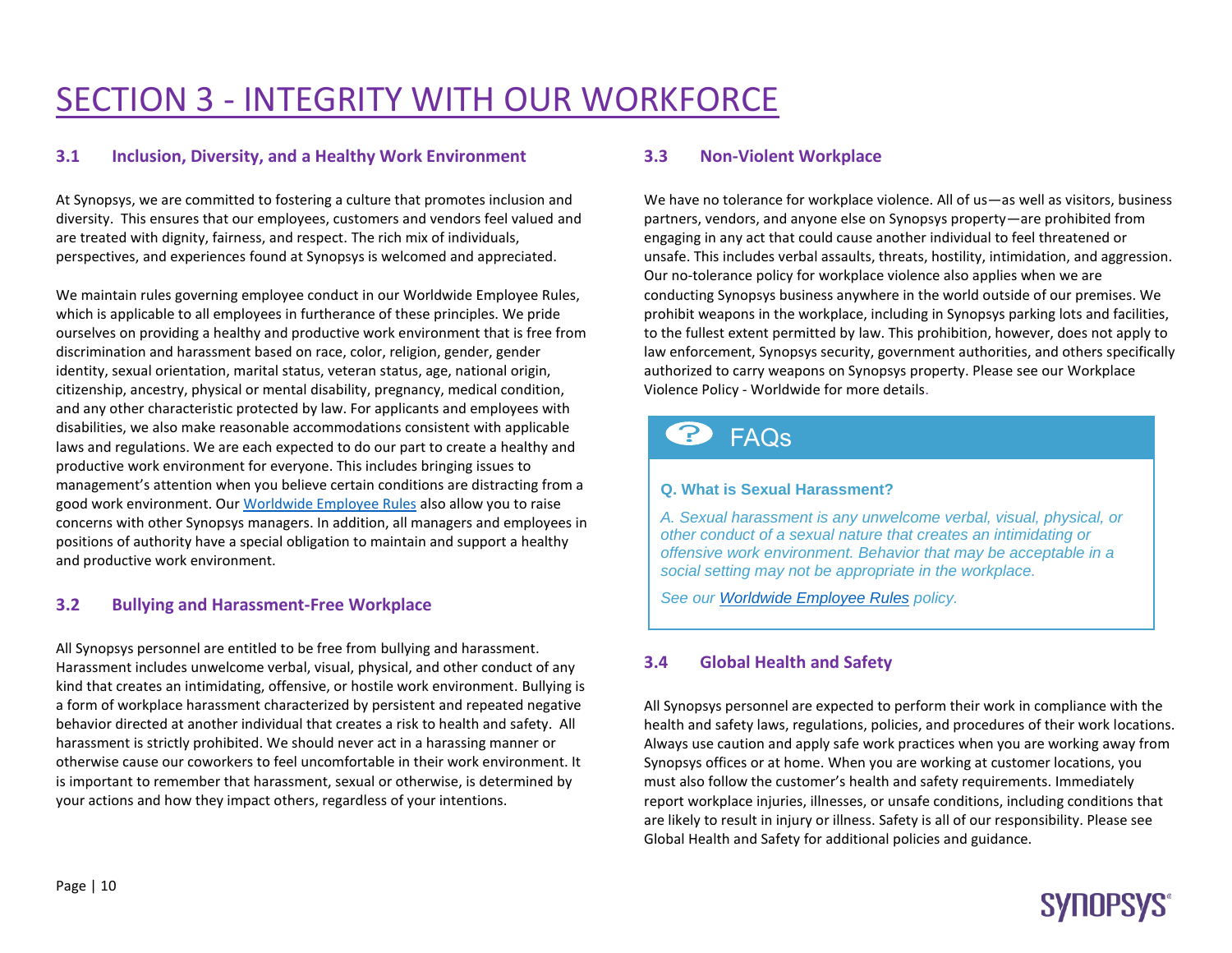#### **3.5 Drug-Free and Alcohol-Free Workplace**

Lawful, moderate, and prudent alcohol consumption during legitimate business entertainment can be an appropriate way to socialize. However, alcohol, illegal drugs, and controlled substances can adversely affect safety, productivity, attitude, reliability, and judgment. Except for legitimate business entertainment, we should not consume or be under the influence of alcohol. We should never possess, distribute, or be under the influence of illegal drugs or controlled substances while working or engaging in Synopsys business. "Illegal drugs" and "controlled substances" include prescription drugs used illegally or not in accordance with the prescription.

If you have a drug or alcohol problem, you are encouraged to seek assistance. Contact [Human Resources](https://teamhr/Pages/ContactUs.aspx) to learn about Employee Assistance Programs in your region. Please see also our Worldwide [Employee Rules.](https://synopsys.policytech.com/docview/?docid=1829)

#### **3.6 Human Rights**

Synopsys is committed to internationally recognized global human rights and the rights of workers. Synopsys expects all employees, vendors, and suppliers to conduct business ethically, including conducting operations that are free from human trafficking, forced labor, and child labor.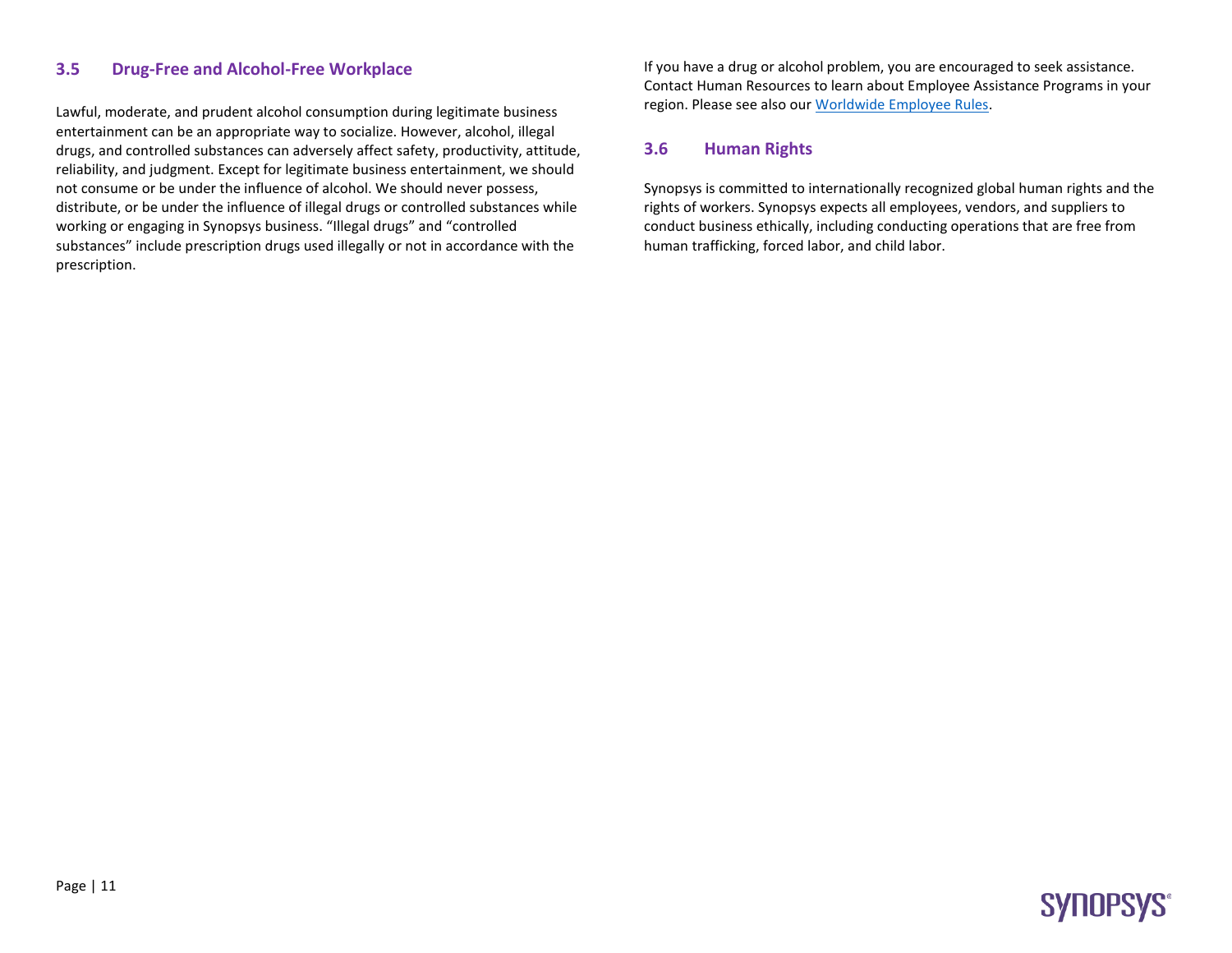# SECTION 4 - INTEGRITY WITH OUR SHAREHOLDERS

#### **4.1 Integrity of Financial Statements, Business Records, and Regulatory Filings**

We must ensure the accuracy of all our business and financial records. These include financial accounts as well as time records, expense reports, benefits claim forms, and resumes. Our corporate and business records must be complete, fair, accurate, timely, and understandable.

To ensure the integrity of our records and public disclosures, we must:

- Record business transactions, estimates, and accruals honestly, in a timely manner, in the appropriate account and department, and with appropriate supporting documentation;
- Base estimates and accruals on our best business judgment;
- Comply with our internal controls and be accountable for our entries, including cooperation with our Finance, Internal Audit, and Legal Departments;
- Make reports to all government authorities that are complete, fair, accurate, timely, and understandable;
- Appropriately and clearly report any off-balance sheet arrangements;
- Not delay or accelerate the recording of revenue or expenses to meet targets or budgetary goals;
- Record and maintain all cash or other assets appropriately (that is, no unrecorded or "off-the-books" funds for any purpose); and
- Manage records in compliance with ou[r Document Retention Policy -](https://synopsys.policytech.com/docview/?docid=1714) [Worldwide.](https://synopsys.policytech.com/docview/?docid=1714)

Never misrepresent our financial or operational performance or otherwise knowingly compromise the integrity of Synopsys' financial statements. Do not enter information in Synopsys' books or records that intentionally hides, misleads, or disguises the true nature of any financial or non-financial transaction, result, or balance.

If you become aware of or suspect that our public disclosures are not complete, fair, accurate, timely, or understandable, or that a transaction or development may require disclosure, report the matter immediately to a supervisor, a manager, a member of Internal Audit, the Legal Department, or through th[e Synopsys Integrity](https://secure.ethicspoint.com/domain/media/en/gui/21287/index.html)  [Helpline.](https://secure.ethicspoint.com/domain/media/en/gui/21287/index.html)

#### **KEY POLICIES AND LINKS:**

[Disclosure Controls Policy -](https://synopsys.policytech.com/docview/?docid=132) Worldwide . [Revenue Recognition Policy -](https://synopsys.policytech.com/docview/?docid=121) Worldwide . [Corporate Procurement -](https://synopsys.policytech.com/docview/?docid=1795) Worldwide · [Sales Order Acceptance Policy -](https://synopsys.policytech.com/docview/?docid=1671) Worldwide · [Concur T&E Reimbursement Policy](https://synopsys.policytech.com/dotNet/documents/?docid=1801) – Worldwide ▪ [Credit Memo Policy -](https://synopsys.policytech.com/docview/?docid=120) Worldwide ▪ [Accounts Payable Disbursements Policy -](https://synopsys.policytech.com/dotNet/documents/?docid=1869) Worldwide ▪ [Cash Accounting Policy -](https://synopsys.policytech.com/docview/?docid=97) [Worldwide](https://synopsys.policytech.com/docview/?docid=97) ▪ [Procurement Card Policy -](https://synopsys.policytech.com/docview/?docid=1799) Worldwide ▪ [Document Retention Policy -](https://synopsys.policytech.com/docview/?docid=1714) [Worldwide](https://synopsys.policytech.com/docview/?docid=1714) ▪ [Business Process Outsourcing \(BPO\) Policy -](https://synopsys.policytech.com/docview/?docid=92) Worldwide

### Key Point

Even if we don't work in finance or accounting, we still have responsibilities relating to Synopsys' financial statements. Everyday actions, such as recording expense reports, affect our financial statements and must be accurate and complete. Creating side agreements that contain commitments unknown to the Legal and Finance teams and misdating agreements, contracts, or other documents to make it appear that they were executed on a different date result in inaccurate financial statements and are strictly prohibited.

**SYNUPSYS** 

Page | 12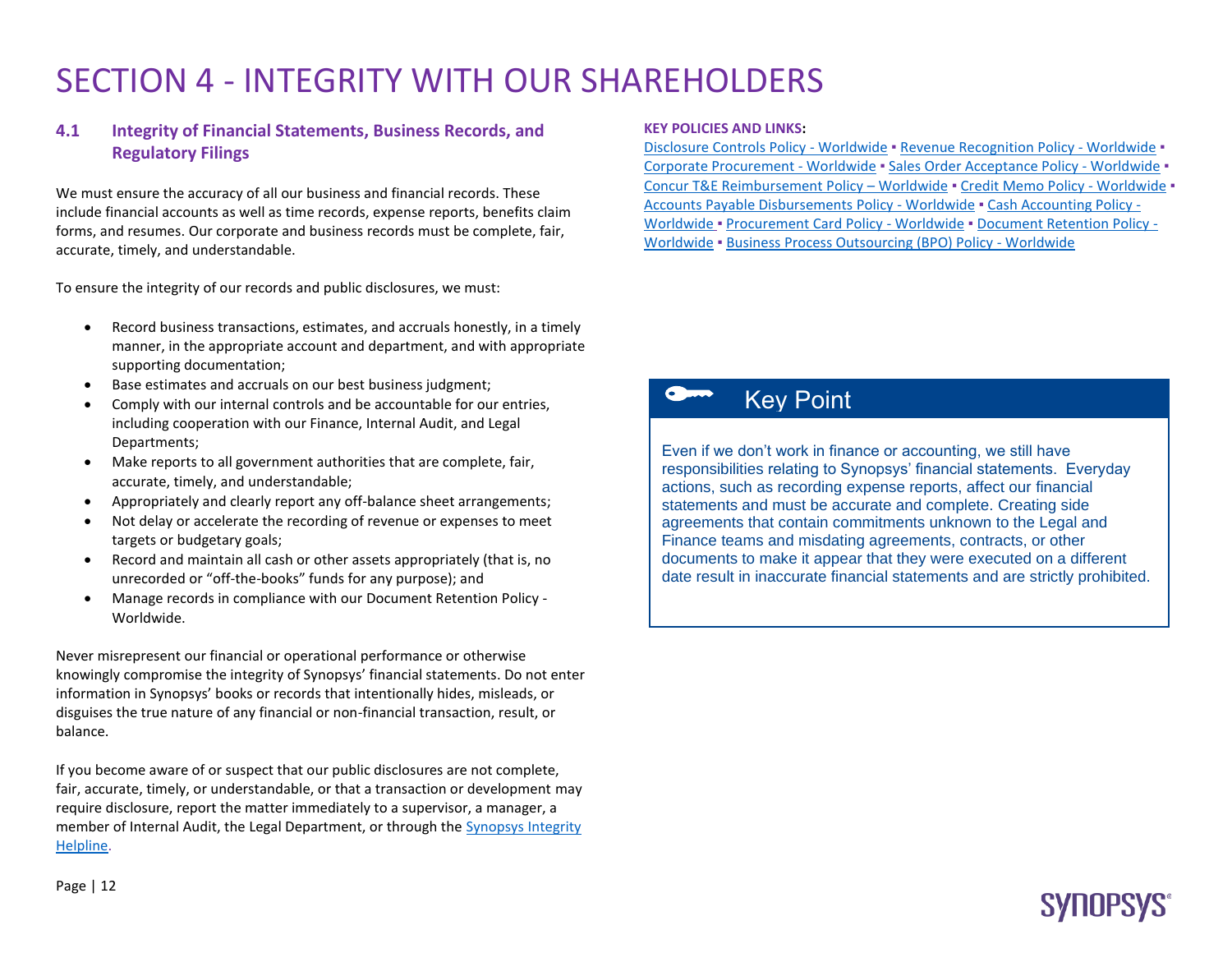#### **4.2 Avoiding Conflicts of Interest**

Our policy on conflicts of interest is simple: We all have to be loyal to Synopsys and act in its best interest at all times. A conflict of interest exists when your personal interests (meaning your activities, investments, or relationships) interfere with your ability to act in the best interest of Synopsys. Each of us should avoid conflicts between our personal interests and Synopsys' interests. Employees must disclose any outside activity, financial interest, or relationship that may pose a real, potential, or perceived conflict of interest through ou[r Conflicts of Interest Portal.](https://sp-fin/sites/coi/default.aspx) Please refer to the [Conflicts of Interest Guidelines](https://synopsys.policytech.com/docview/?docid=1376) - Worldwide for more information.

## **P** FAQS

#### **Q. How can you identify a potential conflict of interest?**

- *A. Ask yourself:*
- *Is there a personal reward or benefit for you, a friend, or a family member?*
- *Does it create incentives for you to make choices other than what is in the best interests of Synopsys?*
- *Could it lead other employees to question whether your decision making was in your best interest or the best interests of Synopsys?*
- *Are you secretive about the activity or relationship?*

*If the answer is yes, you should avoid it or disclose the outside activity or relationship to your manager and through the Conflicts of Interest Portal, for further guidance.*

#### **4.2.1 Disclosure Requirements**

Employees must disclose all actual, potential, and perceived conflicts of interest to Synopsys through the [Conflicts of Interest](http://sp-fin/sites/coi/default.aspx) Portal. This does not necessarily mean the employee will be prohibited from engaging in the activity; it means that Synopsys will review the activity. Many times, conflicts can be resolved by an open and honest discussion. Some material conflicts may require the acknowledgement of an employee's confidentiality obligations, reassignment of roles, or recusal from certain business decisions. Remember, having a potential or actual conflict of interest is not necessarily a Code violation, but failing to report it is.

#### **4.2.2 Outside Employment, Activities, Business Ventures, and Corporate Opportunities**

You must make sure that any other employment, outside business venture, or other activity does not take away from your responsibilities to Synopsys. You must also first inform Synopsys about a business opportunity discovered through your work with Synopsys because pursuing such an opportunity personally could be a conflict. Likewise, you should not engage in any other employment, outside business venture, or other activity that calls upon you to use or disclose Synopsys Confidential Information. Employees who wish to participate in such an outside activity must seek preapproval by completing an [Outside Activities Disclosure Form.](http://sp-fin/sites/coi/_layouts/FormServer.aspx?XsnLocation=http://sp-fin/sites/coi/OAD/Forms/template.xsn&SaveLocation=http%3A%2F%2Fsp%2Dfin%2Fsites%2Fcoi%2FOAD&Source=http://sp-fin/sites/coi/default.aspx&DefaultItemOpen=1)

Employees do not need approval to be in governance positions for non-profit, community, charitable, political, or social organizations if their service is not a conflict of interest and does not reflect negatively on Synopsys. To avoid actual or perceived conflicts of interest, you should not participate in any decisions relating to whether Synopsys should provide financial or other support for any such organizations with which you are affiliated.

#### **4.2.3 Industry Associations and Advisory Committees**

Synopsys may ask you to serve on its behalf in industry or trade associations, standards-setting bodies, customer or supplier advisory boards, or similar organizations. In those situations, you are a representative of Synopsys and must always act in Synopsys' best interests. You should not make any commitments on behalf of Synopsys unless you have the authority to do so.

If you are an employee, you may participate with these kinds of organizations in your personal capacity and not as a representative of Synopsys only if approved through th[e Conflicts of Interest Portal,](https://sp-fin/sites/coi/default.aspx) provided you make it clear that you are not acting on Synopsys' behalf. Your individual participation must never conflict with Synopsys' interests or reflect negatively on Synopsys.

#### **4.2.4 Personal Relationships**

If one of your family members or someone with whom you have a significant personal relationship also works at Synopsys or is a Synopsys customer, vendor, or partner, make sure that all your actions and decisions are made in Synopsys' best interests and not because of your personal or family relationships. You should not be involved in any employment-related decisions regarding a family member or someone with whom you have a close personal relationship. It is an employee's responsibility to complete and disclose a Close [Familial Relationship Disclosure](http://sp-fin/sites/coi/_layouts/FormServer.aspx?XsnLocation=http://sp-fin/sites/coi/CFRD/Forms/template.xsn&SaveLocation=http%3A%2F%2Fsp%2Dfin%2Fsites%2Fcoi%2FCFRD&Source=http://sp-fin/sites/coi/default.aspx&.aspx&DefaultItemOpen=1)  [Form](http://sp-fin/sites/coi/_layouts/FormServer.aspx?XsnLocation=http://sp-fin/sites/coi/CFRD/Forms/template.xsn&SaveLocation=http%3A%2F%2Fsp%2Dfin%2Fsites%2Fcoi%2FCFRD&Source=http://sp-fin/sites/coi/default.aspx&.aspx&DefaultItemOpen=1) if a personal relationship exists that is or could be perceived as a conflict of

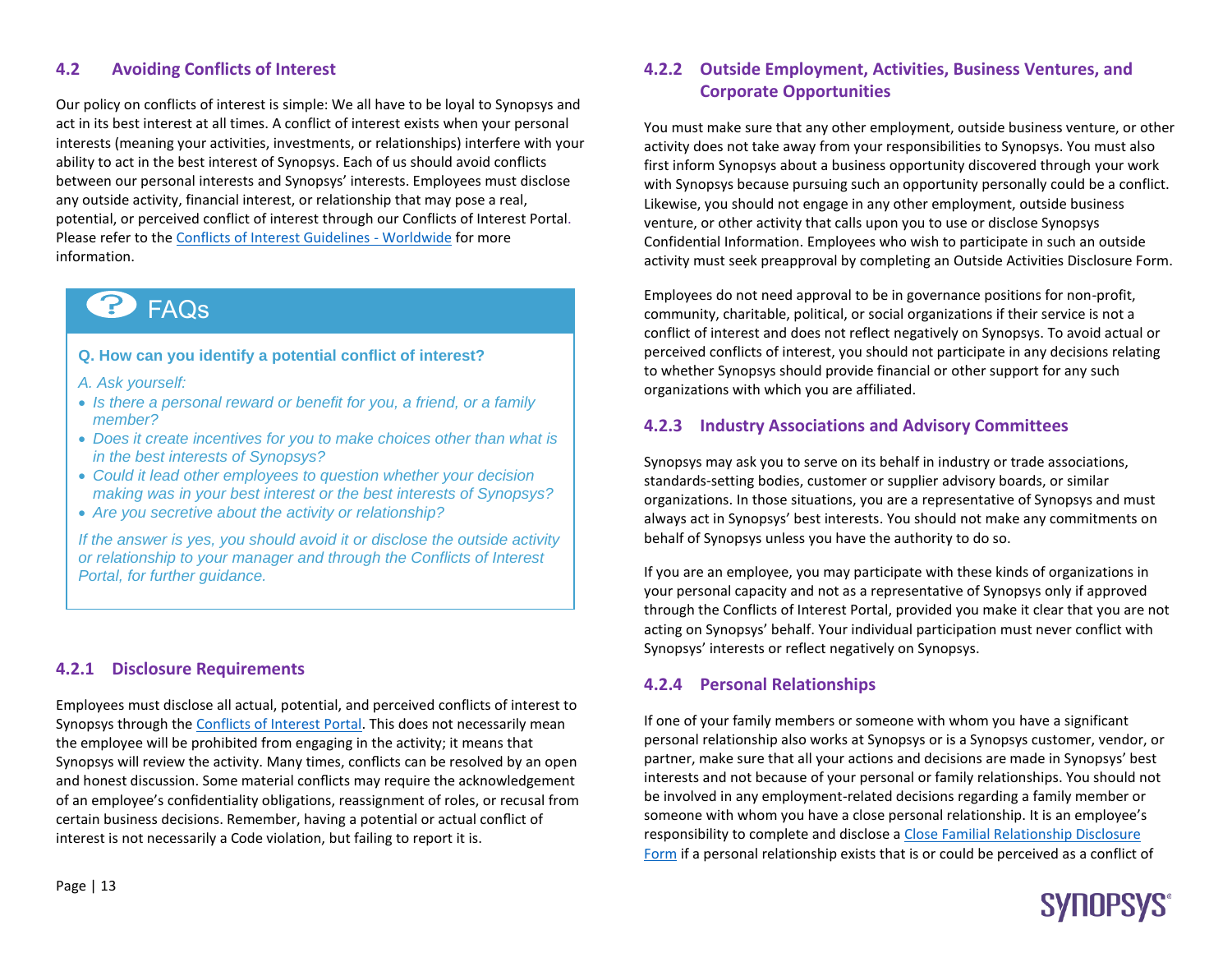interest. There are additional requirements for directors and executive officers. Please refer to the [Related-Person Transactions Policy](https://synopsys.policytech.com/docview/?docid=1392) - Worldwide.

#### **4.2.5 Accepting Gifts**

You may not accept gifts, meals, entertainment, or other benefits intended to influence a business decision, or that could be perceived that way by others. You may accept gifts, meals, entertainment, or other benefits as part of the Synopsys team from vendors, resellers, distributors, or customers, but only if the gift, meal, entertainment, or other benefit is reasonable in value, not in cash, appropriate, transparently offered, and infrequently offered. Please refer to the [Guidelines for](https://sp-fin/sites/ChiefFinOfficer/Legal/FCPA/Documents/Accepting%20Gifts%20and%20Entertainment%20Guidelines%20%20-%20FINAL%208.22.18.pdf)  [Accepting Gifts, Meals and Entertainment](https://sp-fin/sites/ChiefFinOfficer/Legal/FCPA/Documents/Accepting%20Gifts%20and%20Entertainment%20Guidelines%20%20-%20FINAL%208.22.18.pdf) for more information.

#### **4.2.6 Political Activities**

Synopsys complies with all applicable laws, rules, and regulations when engaging in political activities as a company. Synopsys employee are free to participate in political activities or contribute to political parties and candidates so long as they do so as individuals and in a personal capacity. Employees may not participate in political activities or contribute to political candidates on behalf of Synopsys or in a way that could be viewed as being on behalf of Synopsys. No employee may instruct or pressure another employee to contact government officials on a particular political issue. Please see our [Political Activities Policy](https://synopsys.policytech.com/docview/?docid=1367) - Worldwide for more detail.

#### **KEY POLICIES AND LINKS:**

[Outside Activities Disclosure Form](http://sp-fin/sites/coi/_layouts/FormServer.aspx?XsnLocation=http://sp-fin/sites/coi/OAD/Forms/template.xsn&SaveLocation=http%3A%2F%2Fsp%2Dfin%2Fsites%2Fcoi%2FOAD&Source=http://sp-fin/sites/coi/default.aspx&DefaultItemOpen=1) ▪ [Close Familial Relationship Disclosure Form](http://sp-fin/sites/coi/_layouts/FormServer.aspx?XsnLocation=http://sp-fin/sites/coi/CFRD/Forms/template.xsn&SaveLocation=http%3A%2F%2Fsp%2Dfin%2Fsites%2Fcoi%2FCFRD&Source=http://sp-fin/sites/coi/default.aspx&.aspx&DefaultItemOpen=1) ▪ [Conflict of Interest Guidelines -](https://synopsys.policytech.com/docview/?docid=1376) Worldwide ▪ [Guidelines for Accepting Gifts, Meals,](https://sp-fin/sites/ChiefFinOfficer/Legal/FCPA/Documents/Accepting%20Gifts%20and%20Entertainment%20Guidelines%20%20-%20FINAL%208.22.18.pdf)  [and Entertainment](https://sp-fin/sites/ChiefFinOfficer/Legal/FCPA/Documents/Accepting%20Gifts%20and%20Entertainment%20Guidelines%20%20-%20FINAL%208.22.18.pdf) ▪ [Political Activities Policy](https://synopsys.policytech.com/docview/?docid=1367) - Worldwide

#### **4.3 Avoiding Insider Trading**

Synopsys takes its responsibilities under US federal securities laws very seriously and expects all of us to do the same. We are allowed to use or disclose material, non-public information (sometimes called "inside information") only after its official public release, even if we learn about it beforehand. Information is "material, nonpublic information" when it:

- has not been widely spread to the public; and
- is information that a reasonable investor would consider important in deciding to buy or sell a particular security.

While performing our jobs, we may have access to inside information about Synopsys or other companies. We are obligated to keep this information confidential, and we must never use this kind of information to trade in any company's securities. Likewise, we must never provide stock tips or share inside information with any other person, including family members, who might use it to trade stock.

Importantly, when we have access to inside information concerning Synopsys or another company, we must take special care in planning securities trades. Even if you don't intend for someone to act on the information, sharing it would violate your confidentiality obligations to Synopsys and could result in accusations of insider trading against you and Synopsys. Remember, when we are in possession of inside information regarding Synopsys or any other company we must not:

- trade in that company's stock;
- use the inside information for personal advantage to ourselves or others; or
- tip others who may buy or sell securities on the basis of the inside information.

## **P** FAQs

**Q. What if I pass on material non-public information to my friends and family members, but I don't personally trade, is that still insider trading?** 

*A. Yes. Passing on material, non-public information to family and friends is "tipping" and "tipping" is insider trading. The persons who provide the tip and the "tippees" who trade on that information can be charged with criminal offenses.*

#### **Q. Can I sell short Synopsys stock?**

*A. No. Short selling, hedging, or pledging Synopsys securities as collateral for a loan is not insider trading but it is prohibited by Synopsys' policies.* 

**SYNOPSYS**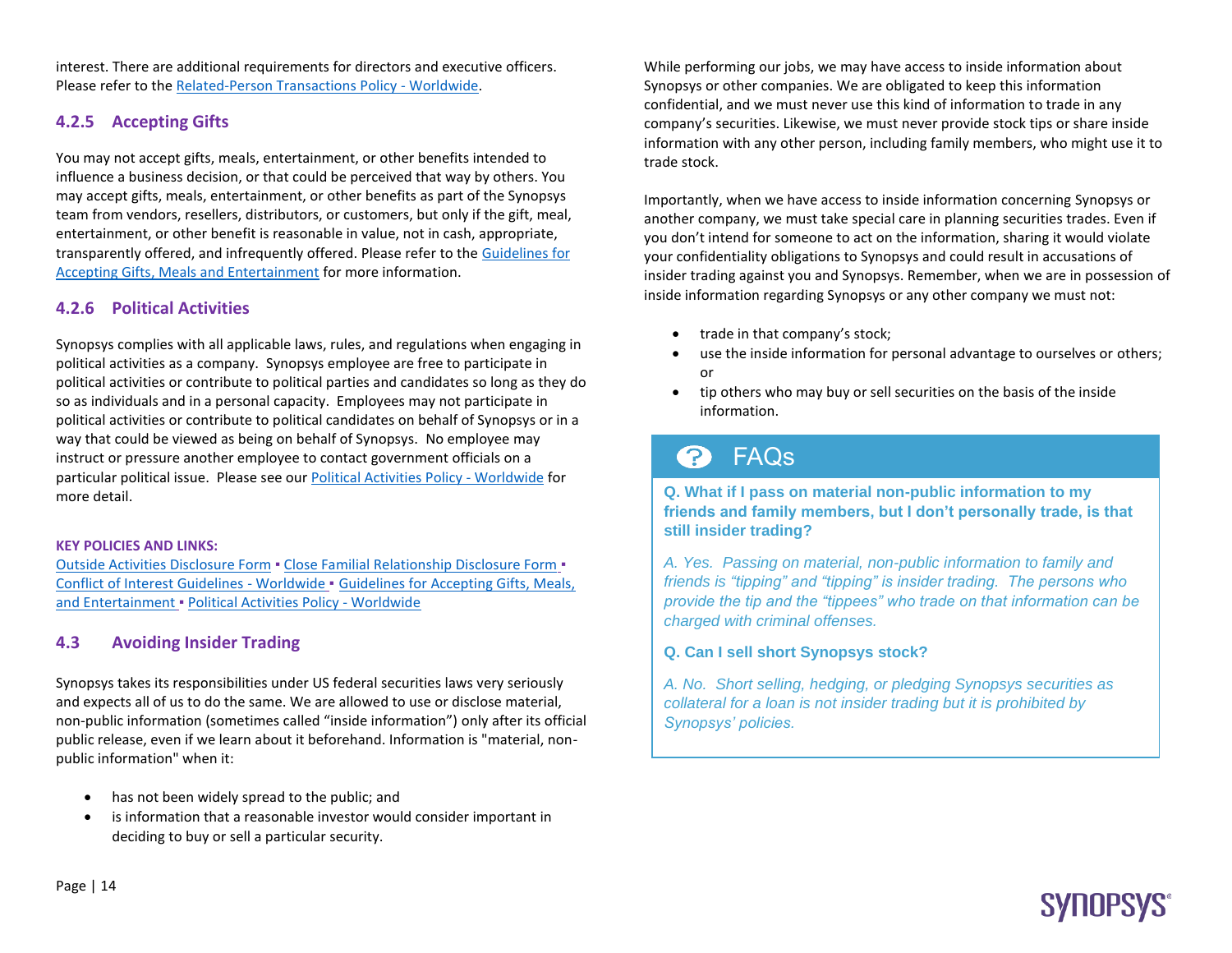Th[e Insider Trading Policy](https://synopsys.policytech.com/docview/?docid=1262) - Worldwide also prohibits Synopsys employees and directors from engaging in "hedging" transactions involving Synopsys stock, such as:

- selling short any Synopsys stock or other Synopsys security;
- buying or selling puts or calls or other derivatives on Synopsys securities, or otherwise entering into any hedging arrangements involving Synopsys securities;
- holding Synopsys securities in a margin account or pledging them as collateral for a loan.

#### **Additional Restrictions for Certain Individuals:**

- Certain individuals will be notified by the Legal Department that they may not trade in Synopsys' securities outside of applicable trading windows.
- Section 16 Insiders are further subject to pre-clearance procedures for all trades as set forth in the [Section 16 Officer and Director Trading](https://synopsys.policytech.com/docview/?docid=1330)  Procedures - [Worldwide.](https://synopsys.policytech.com/docview/?docid=1330)

#### **4.4 Preventing Theft and Fraud**

Theft and fraud are crimes and will not be tolerated. Theft is taking something that doesn't belong to you without permission. It can include physically taking something like money or property, or it can be done through other means like forgery, embezzlement, and fraud. Fraud is a type of theft by deception. It involves making someone believe something that isn't true, with the purpose of having that person act in a certain way.

When personnel steal or commit fraud, it damages our reputation and brand and hurts us in other ways. We are all responsible for helping to safeguard Synopsys' assets and reputation by watching for any kind of fraudulent activities against Synopsys, our personnel, customers, shareholders, business partners, or other stakeholders. You should report any suspicious activity immediately.

#### **4.5 Responsible Business Travel and Entertainment**

Synopsys reimburses employees required to travel on business for reasonable and appropriate travel and entertainment expenses. Employees must follow the [Corporate Travel Policy](https://synopsys.policytech.com/docview/?docid=1698) - Worldwide and always strive to minimize expenses while maintaining productivity, comfort, and safety.

We are responsible for truthfully recording and reporting our expenses, whether in business expense systems or any other company records and systems. This requirement prohibits the falsification of books and records to conceal gifts, meals, travel, and business entertainment, and it requires us to maintain financial records that fairly reflect Synopsys transactions in reasonable detail. When traveling for business or participating in business entertainment, we should be careful to comply with applicable policies and this Code. For example, we should choose businessappropriate venues. Sexually-oriented venues are never appropriate and are prohibited; they embarrass Synopsys, violate our value of integrity, and could violate Synopsys' policy against sexual harassment.

## Key Point

Consult the [Corporate Travel Policy](https://synopsys.policytech.com/docview/?docid=1698) if you have questions about permitted travel and entertainment expenses.

#### **4.6 Using and Safeguarding Synopsys Assets and Confidential Information**

To perform your job, you will be given access to many Synopsys assets, including physical assets, such as our facilities, equipment, and technology resources. These also include intangible assets, such as our information, intellectual property (patents, copyrights, trademarks, and trade secrets), brands, and reputation as well as your inventions developed in the course of your employment, or that relate to Synopsys' existing or anticipated products. All of us are responsible for protecting these assets from damage, loss, misuse, unauthorized disclosure, and security threats.

Synopsys assets should be used primarily for Synopsys business. Some personal use is acceptable if it does not interfere with anyone's duties or otherwise violate Synopsys policy or this Code. Synopsys assets should not be stored or transferred using personal storage devices, email, or cloud-based accounts. All Synopsys assets are the property of Synopsys and, to the extent permitted by law, Synopsys deploys monitoring systems to protect the security, confidentiality, and privacy of data, infrastructure, systems, and personnel and to prevent the misappropriation of intellectual property and Confidential Information.

Information is one of Synopsys' most valuable assets, and handling it is one of Synopsys' greatest responsibilities. All of us have a duty to protect it carefully. This obligation includes the responsibility to protect the security of information assets from unauthorized use and disclosure. For additional information on how to

# **SYNOPSYS**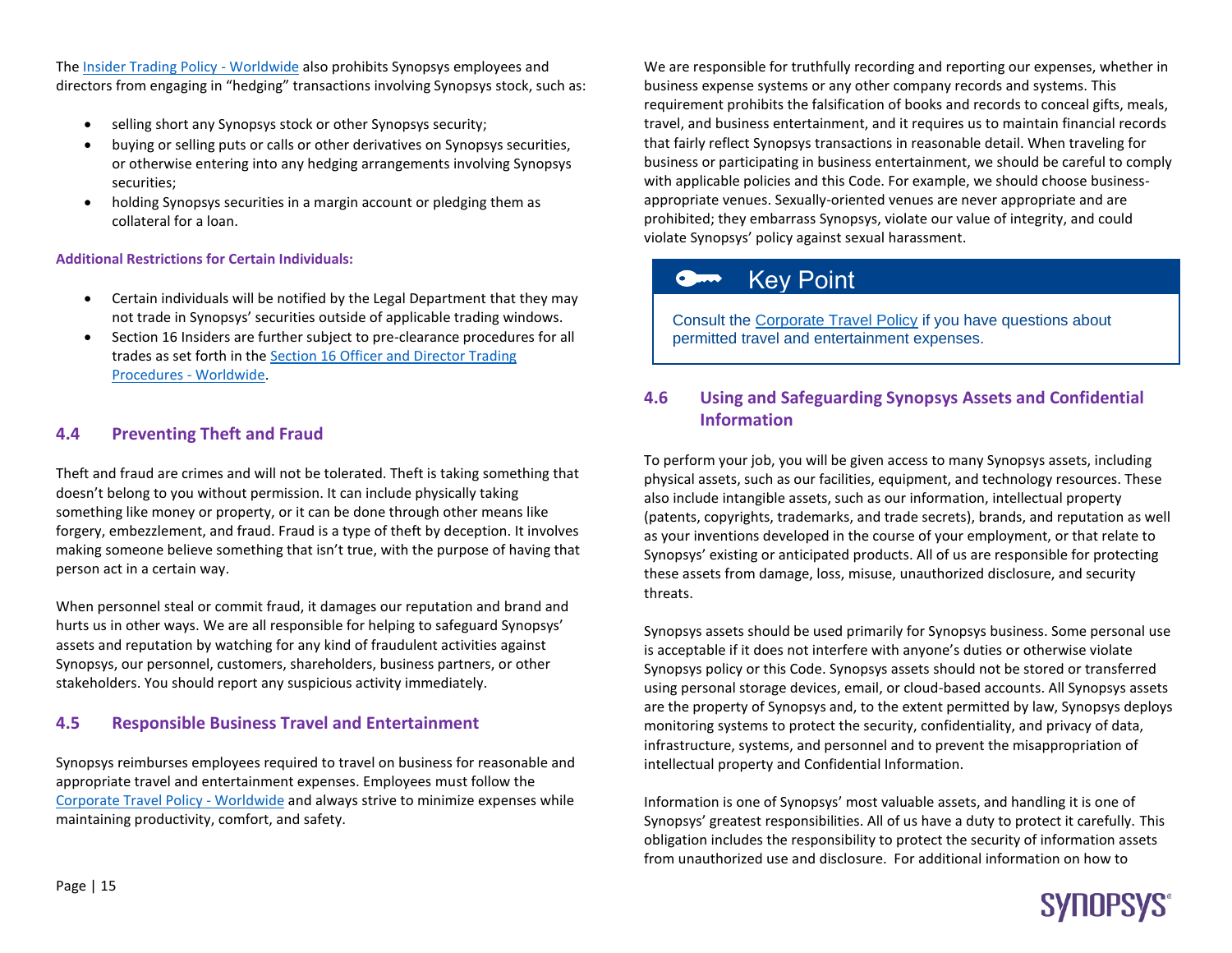protect information assets, refer to our **Secure Information Program** and our [Information Security Policy.](https://synopsys.policytech.com/docview/?docid=1758) 

You should assume that any information that has not been specifically authorized for public release is Confidential Information, whether owned by Synopsys or entrusted to Synopsys by a third party (such as a customer, vendor, or employee). We may use Confidential Information only as authorized and we cannot share it with anyone who is not authorized to see it. Your obligation to protect Confidential Information continues even after your employment or contract with us ends. There are many reasons for protecting Confidential Information, including maintaining our competitive lead, keeping a customer's trust, and protecting personal privacy. It is therefore often illegal to misuse Confidential Information. Details on how to handle Confidential Information are in Synopsys' [Secure Information Program.](http://sp-fin/sites/ChiefFinOfficer/Legal/SIP/Pages/Default.aspx)

Nothing in this Code or the related policies is intended to prohibit anyone in the US from confidentially disclosing Confidential Information (including trade secrets) to a government official or attorney for the purpose of reporting or investigating a suspected violation of law. In the US, there is no prohibition against disclosing such information in a legal proceeding if the disclosure is made under seal, meaning in a confidential manner authorized by the court or tribunal. Note that disclosure and whistleblower laws are different outside of the US. For example, some jurisdictions require employees to report concerns to Synopsys before reporting to a government authority. The Legal Department is one resource for those with questions regarding requirements in their regions.

## **B** FAQS

**Q. What does "confidential information" include?**

*A. "Confidential information" includes any information that is not authorized for release to the public, such as algorithms, interfaces, product architecture, source code, object code, business roadmaps, financial data, customer lists, pricing strategies, marketing plans, organizational charts, and personal data.*

#### **KEY POLICIES AND LINKS:**

[Information Security Policy -](https://synopsys.policytech.com/docview/?docid=1758) Worldwide ▪ [Synopsys Acceptable Use Policy](https://synopsys.policytech.com/docview/?docid=1764) ▪ [Secure](https://synopsys.policytech.com/dotNet/documents/?docid=1713)  [Information Program: Protection of Information and Classification Policy -](https://synopsys.policytech.com/dotNet/documents/?docid=1713) [Worldwide](https://synopsys.policytech.com/dotNet/documents/?docid=1713) ▪ [Synopsys Trademark Guidelines](http://sp-fin/sites/ChiefFinOfficer/Legal/CorporateGroup/trademarks/Pages/Default.aspx) ▪ [Copyright Guidelines](https://sp-fin/sites/ChiefFinOfficer/Legal/Copyright/Documents/SNPS%20Copyright%20Guide%20updated%20Apr%2025%202016.pdf) ▪ [Open-Source](https://synopsys.policytech.com/docview/?docid=1842)  [Software Policy -](https://synopsys.policytech.com/docview/?docid=1842) Worldwide . [Third Party Proprietary Software Policy](https://synopsys.policytech.com/docview/?docid=1658) - Worldwide

**Questions regarding asset security policies and procedures?**  See [IT Security](https://itweb/Pages/Security.aspx) for IT Security Policies and Procedures See [Global Safety and Security](https://synopsys.sharepoint.com/sites/Safety_Security) for Policies and Procedures

#### **4.7 Effective Records Management and Document Retention**

We must follow appropriate procedures governing the retention and disposition of records consistent with applicable laws, regulations, Synopsys policies, business needs, and ongoing litigation or governmental investigation. If in doubt about your obligation to retain or dispose of Synopsys records, please refer to Synopsys' [Document Retention Portal.](https://sp-fin/sites/ChiefFinOfficer/Legal/IP%20%20Litigation%20Group/docretention/Pages/Default.aspx)

#### **4.8 Speaking on Synopsys' Behalf**

As a publicly traded company, Synopsys discloses material information to the public according to the law. We are careful to provide information that is honest, accurate, and understandable. Only certain individuals and departments are authorized to speak for Synopsys on particular issues, and they do so by following our approved communications processes. Avoid giving any impression that you are speaking on behalf of Synopsys (including online and social media posts) without first receiving authorization from the company.

When one of us is authorized to speak on behalf of Synopsys (for example, at a trade show), we must always value Synopsys' reputation, speak honestly, discuss only non-Confidential Information, and follow Synopsys' communications guidelines.

Please refer any questions to the appropriate department:

- [Investor Relations:](https://www.synopsys.com/company/investor-relations/investor-relations-contact.html) Investors and Financial analysts
- [Public Relations:](https://synopsys.sharepoint.com/sites/corp-pr) Press (publications, television, other media)

**SYNOPSYS** 

#### **Questions regarding corporate marketing or communications?** See [Corporate Marketing & Strategic Alliances](http://sp-mg/sites/marketing/default.aspx) for additional information.

Page | 16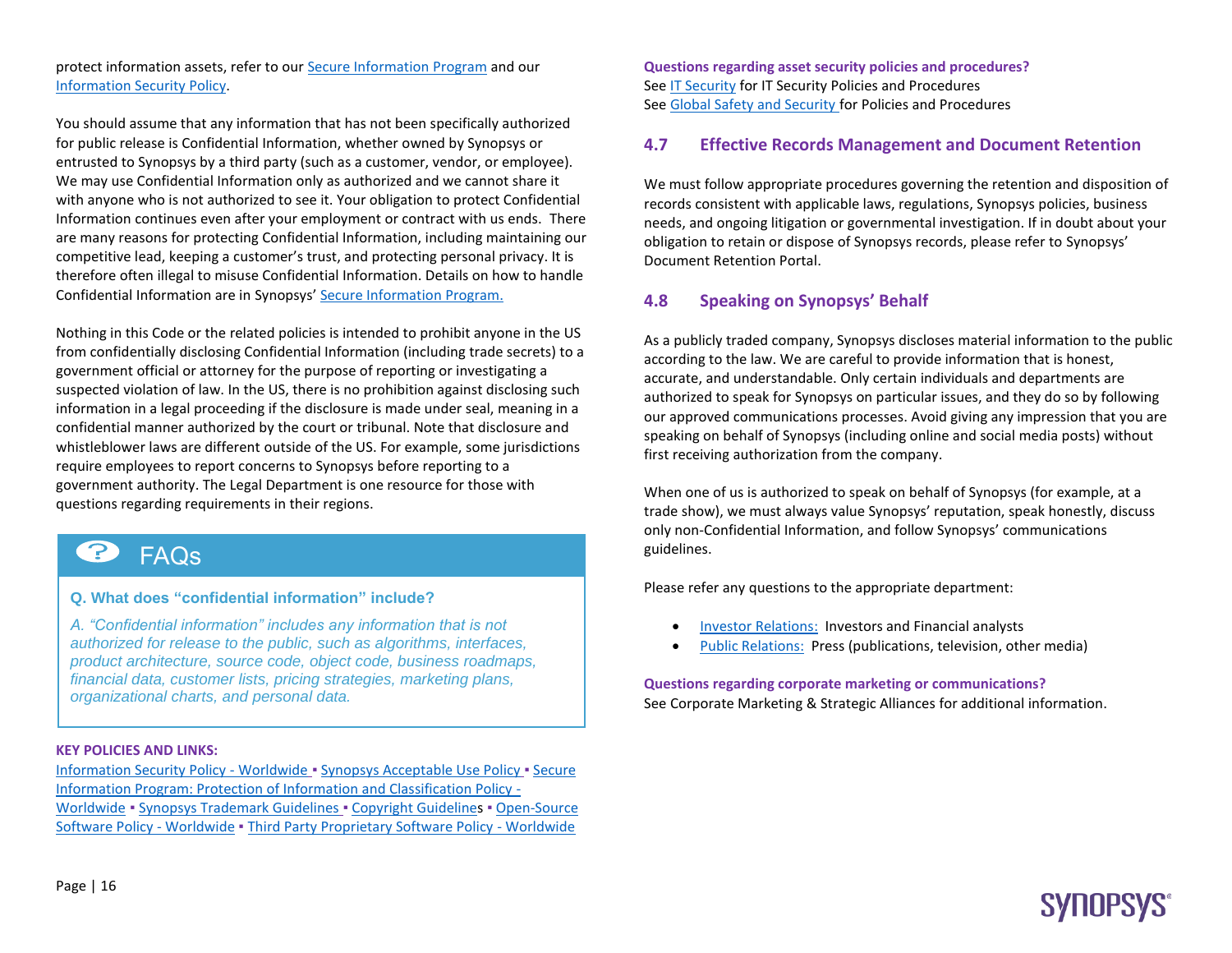#### **4.9 Making Commitments on Behalf of Synopsys**

In order to sell our products and services and to ensure the efficient running of our business, we enter into contracts with a variety of business partners, including customers, resellers, distributors, and vendors. To promote efficiency, legal compliance, consistency, and accurate books and records, we have established policies and processes related to the authority of certain individuals to sign contracts and make commitments on behalf of Synopsys. For example, any side documents or oral commitments that state an understanding with a customer or vendor that is not included in an approved contract (referred to as a "Side Letter" or "Side Agreement") is strictly prohibited.

#### **KEY POLICIES AND LINKS:**

[Expenditure Authorization Policy -](https://synopsys.policytech.com/docview/?docid=1638) Worldwide **▪** [Contracts Signature Authority Policy](https://synopsys.policytech.com/docview/?docid=1322)  - [Worldwide](https://synopsys.policytech.com/docview/?docid=1322) **▪** [Synopsys International Limited Contracts Signature Authority Policy -](https://synopsys.policytech.com/docview/?docid=85) [Worldwide](https://synopsys.policytech.com/docview/?docid=85) **▪** [Delegation of Authority Policy -](https://synopsys.policytech.com/docview/?docid=127) Worldwide **▪** [Contracts Signature](https://synopsys.policytech.com/docview/?docid=189)  [Authority Policy -](https://synopsys.policytech.com/docview/?docid=189) Europe **▪** [Revenue Recognition Policy -](https://synopsys.policytech.com/docview/?docid=121) Worldwide

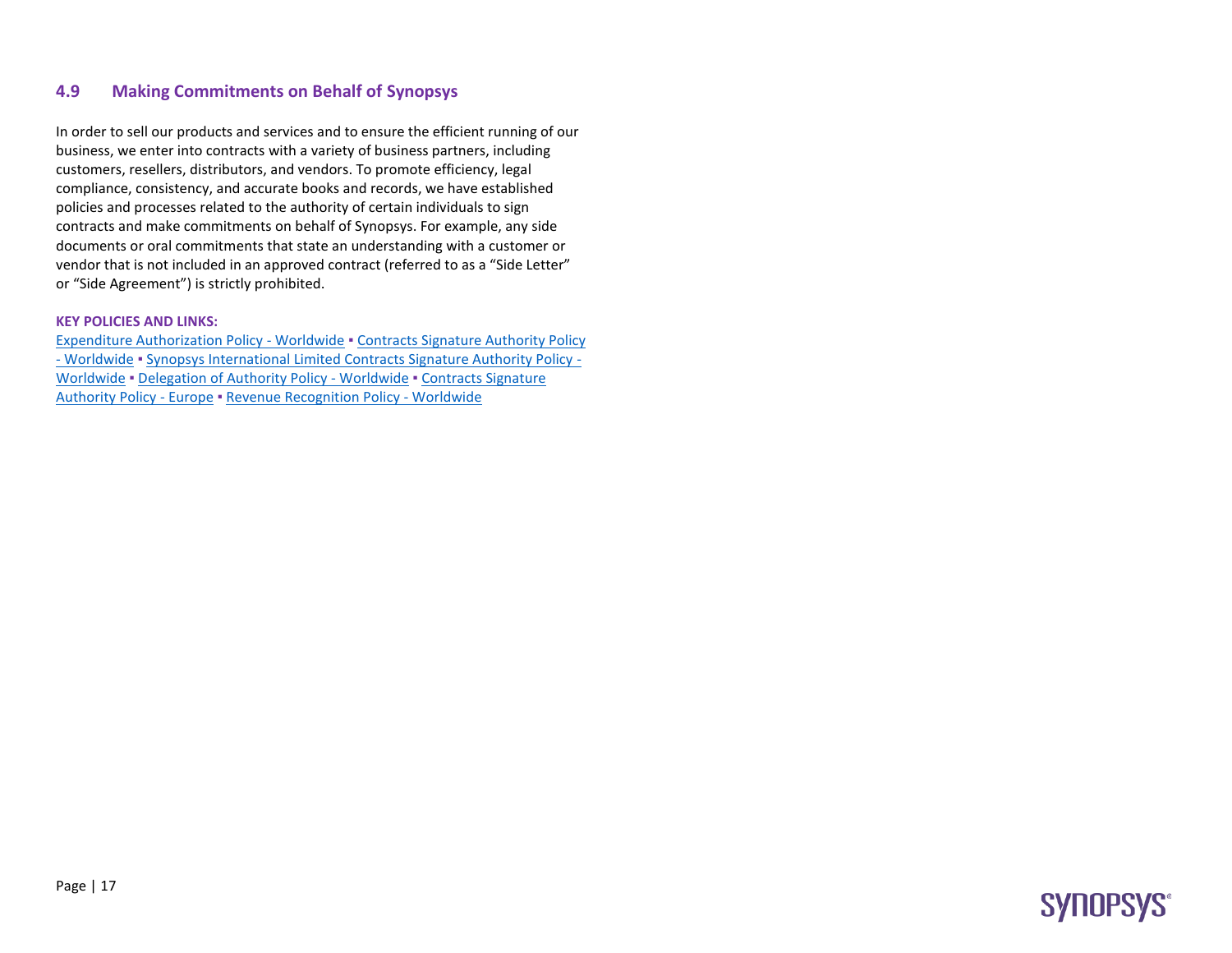# SECTION 5 - INTEGRITY WITH OUR CUSTOMERS, PARTNERS, AND **COMMUNITIES**

#### **5.1 Treating Our Customers Fairly**

Integrity in the marketplace requires each of us to treat our customers ethically, fairly, and in compliance with all applicable laws. When dealing with our customers, we should always:

- Earn their business because of our superior products, customer service, and competitive prices;
- Present our services and products in an honest manner;
- Avoid unfair or deceptive trade practices;
- Communicate our sales programs clearly; and
- Deliver on our promises.

Our contracts with customers must always reflect the importance and value we place on their business. All customer sales agreements must be in writing and conform to our policies. Please refer to Section 4.9 for a discussion on making commitments on behalf of Synopsys.

#### **5.2 Protecting Others' Information and Intellectual Property**

Many of our customers are leaders in the technology industry who use our products and services to develop their own products. To this end, they often share their own Confidential Information with us so that we can provide the best service possible. Similarly, we are part of a global community, and we partner with many third parties in order to conduct our business. Our partners often place great trust in us and in our ability to protect the information they share. We take these obligations seriously and protect our partners' and customers' Confidential Information with the same care we apply to our own information. Synopsys also does not want any outside Confidential Information you may have learned from a competitor, acquaintance, or former employer. Inappropriate use of others' intellectual property may expose Synopsys and you to criminal and civil liability. Before using content that does not belong to Synopsys, such as open-source or proprietary software, copyrighted material and third-party components, you must follow Synopsys policies, such as th[e Open-Source Software Policy -](https://synopsys.policytech.com/docview/?docid=1842) Worldwide. We all have a responsibility to ensure Synopsys' ability to compete fairly in our markets.

Please refer to Section 4.6 for more details regarding how we handle Confidential Information.

#### **5.3 Fair Competition**

In all regions and countries where Synopsys does business, we compete vigorously, but fairly, honorably, and with integrity, in compliance with all applicable laws. Competition laws, sometimes called antitrust laws, prohibit companies and individuals from interfering with free market forces through unlawful agreements or other unreasonable restraints on competition. Violating these laws is a serious matter and can place both Synopsys and individuals at risk of substantial criminal penalties.

Unfair and illegal competition can happen in many different ways. One of the riskiest scenarios for individuals at Synopsys involves communications with competitors. Communications with competitors are common and can be positive for example, at social events, at trade shows, or to enter into a joint venture. However, we should be cautious when we communicate. To follow competition laws, we must not agree with a competitor to:

- fix prices or market strategy;
- divide or allocate markets or customers;
- boycott another business; or
- rig bids.

## FAQs

**Q. Is it okay to ask an employee about the confidential market strategies, product roadmaps, or technical capabilities of her former employer?**

*A. No. It is never appropriate to ask someone to breach her continuing legal duty of confidentiality to her former employer. Departing Synopsys employees are also expected to maintain our confidences in their future roles.*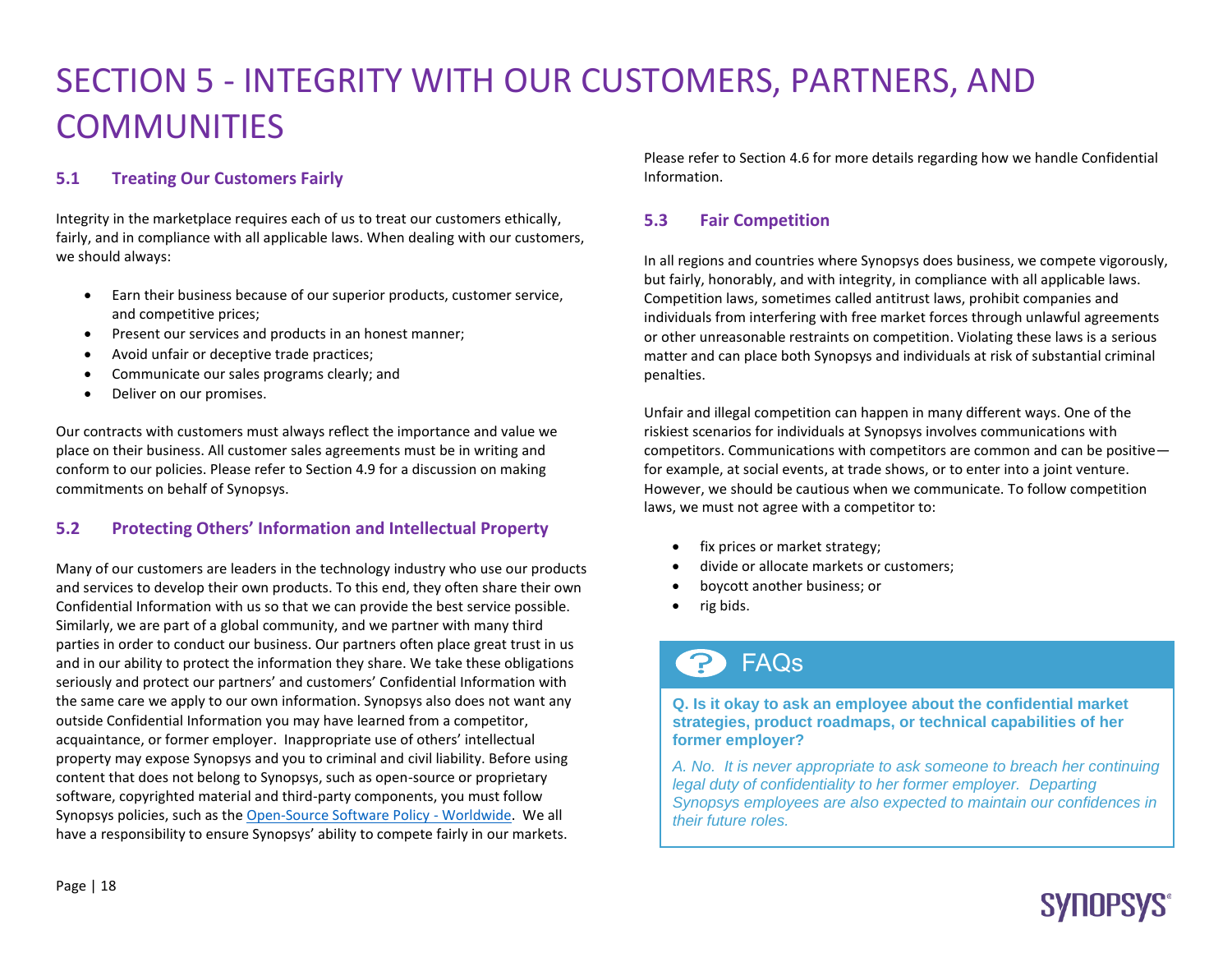We should never discuss such topics with a competitor, even in an informal setting such as a trade show or customer event.

Violations of competition laws may result in severe legal penalties for our company and criminal charges for the individuals involved. Competition laws are complex and vary by country. For guidance, please refer to the [Antitrust and Competition Law](https://sp-fin/sites/ChiefFinOfficer/Legal/Antitrust/SitePages/Home.aspx)  [Compliance Guidelines.](https://sp-fin/sites/ChiefFinOfficer/Legal/Antitrust/SitePages/Home.aspx) If you suspect a violation, speak up and report it as explained in Section 2.4.

#### **5.4 Compliance with Government Contracting Requirements**

We often provide services or sell our products to the government or local government entities. As a business that enters into contracts with governments, we have the additional duty to know and follow all applicable laws relating to procurement by the government.

We always promote an atmosphere of openness and transparency in our dealings. We must be truthful and accurate in all reports, statements, certifications, bids, proposals, and claims. If you are involved in bidding on government contracts, respect the processes in place, protect Confidential Information, and comply with all security clearance requirements. If you receive an inquiry from a government official or agency, promptly contact the Legal Department for assistance. The Legal Department will guide you in complying with government inspections, investigations, and requests for information.

Any payments made to government agencies must follow our policies and be recorded in a complete, fair, accurate, timely, and understandable manner. Remember, the rules for giving gifts to government officials or entities are strict. Please refer to Section 5.5 below for more details.

#### **5.5 Preventing Bribery and Corruption**

Synopsys believes in conducting business with the highest level of integrity. We do not tolerate our personnel or any third parties acting on our behalf to give or receive bribes to influence an outcome or receive favorable treatment. Even if bribery and corruption are a common way of doing business in a particular country or region, it is not our way of doing business. Synopsys expects you to be aware of and comply with our policies and procedures that address bribery and corruption. While the basics are described in this Code, visit the [Anti-Corruption Portal](https://sp-fin/sites/ChiefFinOfficer/Legal/FCPA/Pages/Welcome.aspx) to learn more about your obligations.

All Synopsys personnel, business partners, and anyone else acting on our behalf must comply with the US Foreign Corrupt Practices Act ("FCPA"), regardless of their location. The FCPA prohibits bribery and corruption of government officials outside of the US. While the FCPA is a US law, every country in the world has its own anticorruption regulations. In addition, some countries' anti-corruption laws also prohibit bribery of commercial parties. Regardless of which laws apply, Synopsys prohibits bribing *anyone*, anywhere in the world.

#### **5.5.1 Prohibited Acts**

To comply with our policy and anti-bribery laws, nobody (including a third party acting on our behalf) may ever offer or give, directly or indirectly (meaning, through third parties), any gift, entertainment, or **"anything of value"** to anyone in order to:

- obtain or retain business;
- influence business decisions;
- influence government policy;
- obtain a permit;
- expedite a process; or
- secure any other improper advantage.

#### **5.5.2 "Anything of Value" Examples**

Corruption may involve the exchange of "anything of value." "Anything of value" is very broad and can include:

- cash and cash equivalents such as gift cards;
- goods;
- services;
- event tickets;
- entertainment;
- airfare, hotel accommodations, or other travel-related perks;
- the use of vacation homes;
- special favors or privileges;
- personal services;
- donations to designated charities; and
- an internship, employment, or other benefit.

Although our policy prohibits corrupt payments to anyone, the FCPA focuses on government officials. Therefore, our actions with government officials compel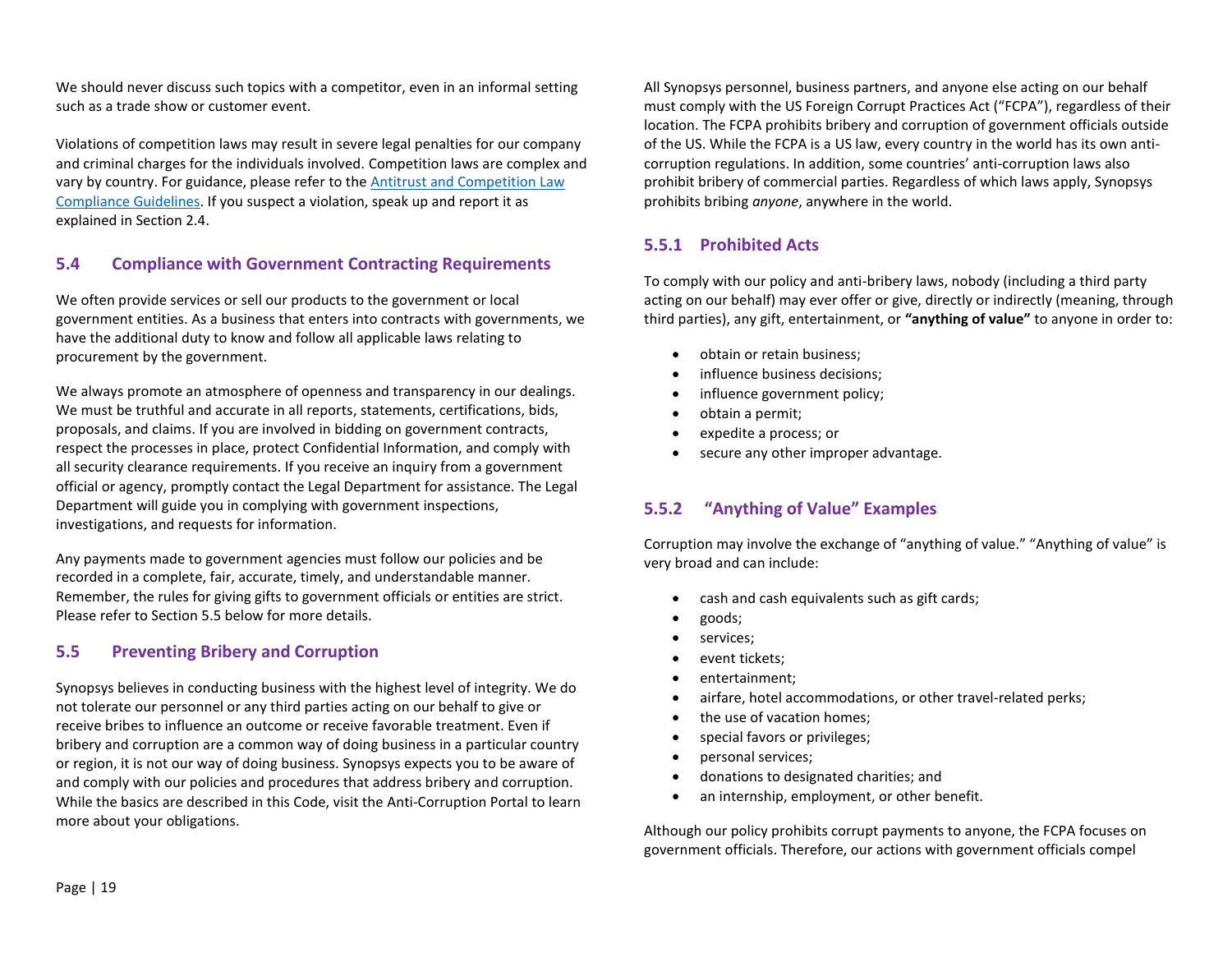additional review, monitoring, and controls, including the prior written approval for certain gifts and business entertainment. The FCPA defines "government officials" very broadly to include anyone, at any level, working for a government or government-controlled organization.

Please consult the detailed requirements in the [Anti-Corruption](https://synopsys.policytech.com/docview/?docid=1445) Manual - [Worldwide.](https://synopsys.policytech.com/docview/?docid=1445)

#### **5.5.3 Promotional Expense Guidelines**

Strong relationships with third parties are very important to our business. Offering gifts and business entertainment can be a positive way to create business goodwill, build sound working relationships, and promote or demonstrate our products. However, you may not pay bribes or provide anything of value to influence the judgment or actions of another. Gifts and entertainment must be bona fide and comply with the [Anti-Corruption Compliance Manual](https://sp-fin/sites/ChiefFinOfficer/Legal/FCPA/Documents/Anti-Corruption%20Compliance%20Manual.pdf) which requires, for example, that gifts or business entertainment be of little value, not be in cash, be appropriate to the locale as well as in the US, and be pre-approved by your manager and Ethics & Compliance in certain circumstances. Those requirements are summarized i[n this](https://sp-fin/sites/ChiefFinOfficer/Legal/Ethics/Document%20Library/Promotional%20Expenses%20At-A-Glance.pdf)  [document.](https://sp-fin/sites/ChiefFinOfficer/Legal/Ethics/Document%20Library/Promotional%20Expenses%20At-A-Glance.pdf) We expect you to use good judgment, seek guidance, and be familiar with the requirements, including requirements for prior written approval as per the [Anti-Corruption](https://synopsys.policytech.com/docview/?docid=1445) Manual - Worldwide.

# FAQs

**Q. Can I exceed the amount allowed for customer gifts if I pay for all or part of it out of my own pocket?**

*A. No. Regardless of who pays, the law will regard Synopsys as the provider of that gift. Do not under any circumstances exceed the allowed amount without first consulting with the Legal Department.*

#### **5.5.4 Third Parties**

Synopsys engages third parties (individual and organizations) such as distributors, resellers, and vendors to interact with government officials or commercial parties. Anti-corruption laws hold Synopsys responsible for the corrupt actions of third parties working on behalf of Synopsys.

Page | 20 For this reason, Synopsys personnel are required to obtain prior approval from the

Ethics & Compliance Team and participate in our due diligence process before they engage a third party who will participate in efforts to obtain Synopsys business or interact with governments on behalf of Synopsys. We must never use a third party to engage in any actions that Synopsys employees are prohibited from doing. Consult the [Anti-Corruption](https://synopsys.policytech.com/docview/?docid=1445) Manual - Worldwide for these requirements.

## Key Point

Choose ethical busines partners. Unethical business partners can damage our reputation and expose Synopsys and individuals to legal and criminal liability. Never use a third party to engage in any action that Synopsys employees are prohibited from doing.

#### **5.5.5 Recordkeeping**

Synopsys personnel as well as Synopsys suppliers, vendors, resellers, and distributors must maintain accurate records of all transactions. "Transactions" include but are not limited to customer billing and documentation, product documentation, financial documentation and reports, expense reimbursement reports, time reported/hours worked, and export documentation. Synopsys expects its personnel and business partners to assist in ensuring that Synopsys' books and records accurately and fairly reflect, with appropriate detail, all transactions, expenses, and other dispositions of assets. Accordingly, all payments, gifts, donations, and other expenses must be reported and documented. Falsifying any business or accounting record is prohibited.

#### **5.5.6 Compliance Assistance and Reporting**

If you are unsure whether you might be dealing with a government official or have any other questions on complying with anti-corruption laws, you should contact the Legal Department or the Ethics & Compliance Team. If you become aware of any potential or actual corrupt arrangement or agreement, speak up and report it, as explained in Section 2.4.

#### **Questions regarding anti-corruption or anti-bribery?**

See th[e Anti-Corruption](https://synopsys.policytech.com/docview/?docid=1445) Manual - Worldwide or email [integrity@synopsys.com.](mailto:integrity@synopsys.com)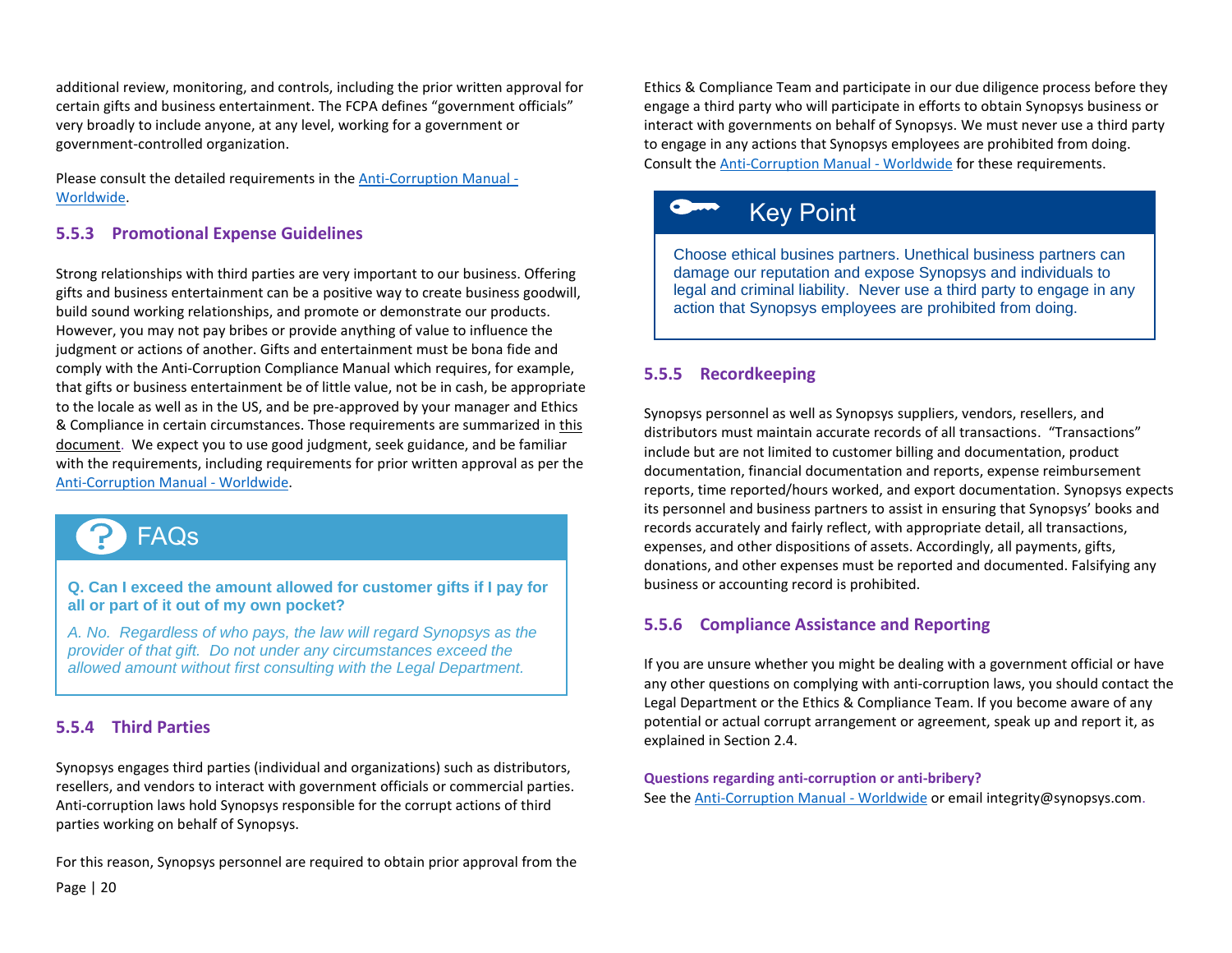#### **5.6 Compliance with International Trade Controls, Trade Sanctions, and Other Global Trade Regulations**

As a company that serves customers around the world, it is our responsibility to ensure that cross-border movements and transmissions of our products, technologies, data, and services comply with a wide range of export controls, economic sanctions, import requirements and restrictions, customs laws, and other trade and product regulatory compliance regulations. Export controls and other international trade regulations may limit or prohibit the transfer of our products and technologies to certain entities and individuals, such as terrorists and drug traffickers; countries such as Cuba, Iran, North Korea, South Sudan, Sudan, and Syria; or regions such as the Crimea/Sevastopol regions of Ukraine. For transfers to many other countries, we must obtain prior written approval from government regulators to ensure legal transfer of certain controlled products. As a US company, US export laws and regulations apply to all our locations and personnel worldwide. Additionally, we must ensure compliance with all local export and customs laws.

How a product is used (its intended "end use") may also trigger restrictions and thus impact our ability to make certain sales. Products that have been specifically designed or developed for military end uses must follow strict guidelines regarding sales, access, communication, storage, and recordkeeping. Additionally, government regulators must authorize exports to end users who intend to use our products or technologies for restricted end uses such as the design, development, manufacture, support, and/or maintenance of nuclear weapons, chemical/biological weapons, other weapons of mass destruction, and/or missile technology – even when our products and technologies might not otherwise be export controlled.

Trade regulations apply to all exports and imports globally, even when they are not revenue related, and may trigger the need for government authorizations when:

- a controlled product or technology is exposed to an individual who is a citizen of a restricted country even if that person is not physically located in that country;
- a controlled product or technology is carried into a country when traveling, even if that product is not shared with anyone else;
- a controlled product or technology is transmitted virtually, such as via email, on the telephone, or through an electronic download; and
- the end-user of a controlled product or technology appears on a government's list of restricted parties.

To ensure it complies with global trade regulations, Synopsys has developed and implemented comprehensive Export and Import Compliance Management Programs which include detailed [International Trade Compliance Guidelines](https://sp-fin/sites/ChiefFinOfficer/Operations/Traffic%20and%20Export/default.aspx?PageView=Shared&InitialTabId=Ribbon.WebPartPage&VisibilityContext=WSSWebPartPage) and global policies for [Export Compliance](https://synopsys.policytech.com/dotNet/documents/?docid=1321) and [Import Compliance.](https://synopsys.policytech.com/dotNet/documents/?docid=1323)

#### **Questions regarding import, export, or other trade controls?**

You may contact a member of the [International Trade Compliance Team](https://sp-fin/sites/ChiefFinOfficer/Operations/Traffic%20and%20Export/TrafficandExportInfo/Lists/Local%20Export%20Contacts/AllItems.aspx) or send an email t[o trade@synopsys.com](mailto:trade@synopsys.com) to ask a question or request support.

#### **5.7 Communicating Responsibly**

We should always communicate in ways that demonstrate our values, further our purpose, and enhance our reputation and brand. Be careful how you communicate with others—especially in any written communication, which includes electronic and online communications such as email, instant messaging, online chats, blogs, and social media, such as social networking sites.

When you speak out on public issues or in a public forum, you do so as an individual, and you should not give the appearance of speaking or acting on behalf of Synopsys unless you are specifically authorized in advance to do so. Keep in mind that social media are increasingly monitored by customers, investors, and regulators.

Before creating online content, keep in mind that any of your inappropriate conduct that adversely affects your work or your colleagues, customers, or suppliers will not be tolerated. Be objective and professional. Avoid offensive, inflammatory, or aggressive language as well as unlawful or inappropriate conduct or anything that would embarrass or disparage Synopsys or your colleagues. Misstatements—even if by mistake—can put you and Synopsys at serious risk.

## Key Point

Always communicate in ways that demonstrate our values, further our purpose, and enhance our reputation and brand. Never disparage competitors, customers, suppliers, Synopsys or other employees. Treat confidential information with care.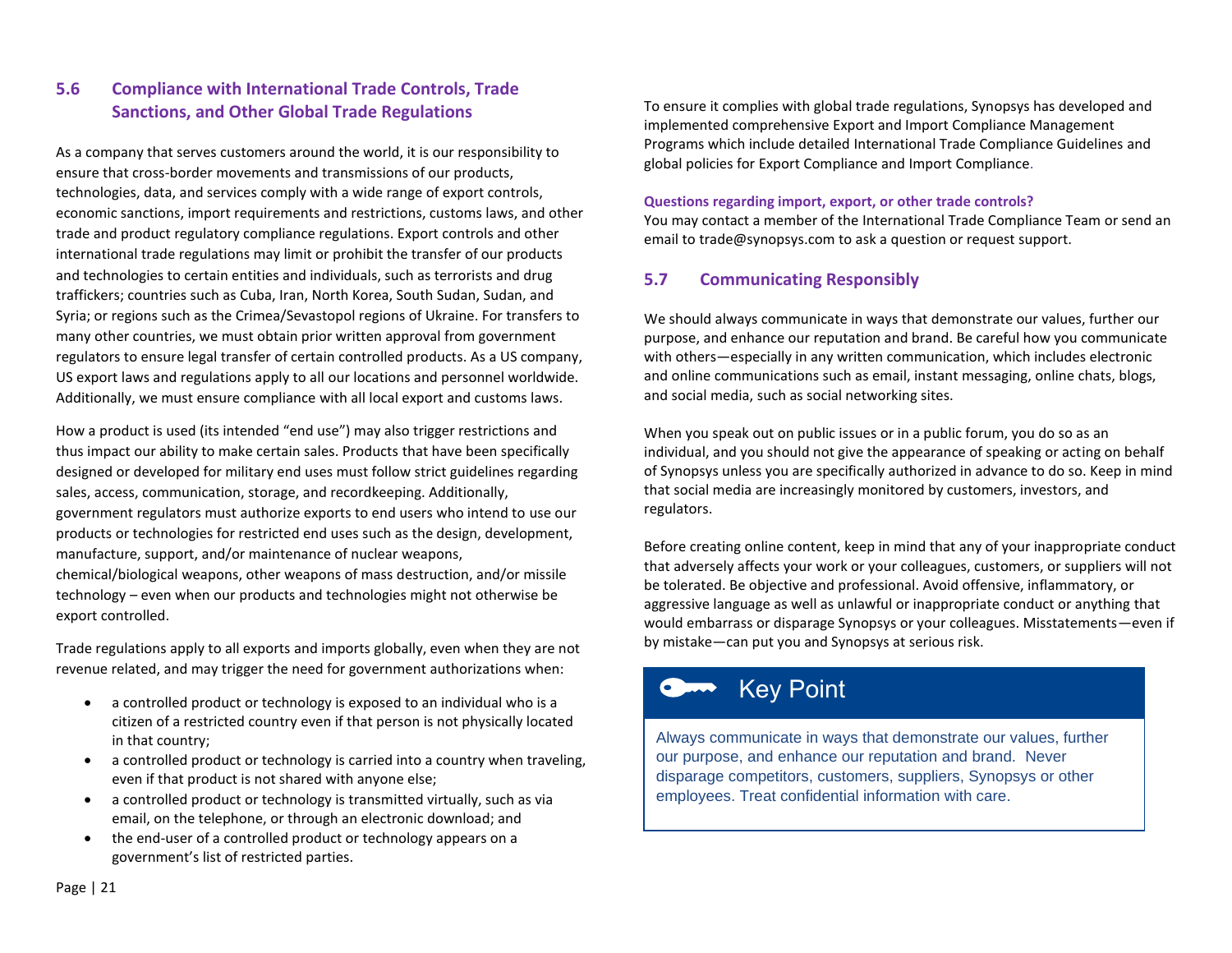#### **Note about Social Media:**

Synopsys respects the privacy of users' personal social media accounts. However, interactions with other Synopsys personnel or using Synopsys' name or information on social media might be work-related and thus should be conducted carefully. You may not disclose, post, or discuss Synopsys' business-related confidential, proprietary, or trade secret information on social media, whether you use your own name or a pseudonym. Please refer to ou[r Social Media Policy](https://synopsys.policytech.com/docview/?docid=1824) - Worldwide for guidance.

#### **5.8 Environmental Stewardship and Community Investment**

Environmental stewardship and community investment are foundational to Synopsys' commitment to operating its business sustainably. We strive to minimize our operational environmental impacts and actively support local community needs.

Ou[r Environmental Policy](https://www.synopsys.com/company/corporate-social-responsibility/environment.html) establishes compliance with applicable environmental laws and regulations as a minimum standard of performance for our global operations. Beyond this, we actively work to reduce the environmental impacts of our business as well as leverage our influence to join with others to reduce industry environmental impacts. We all have the responsibility and capability to conserve resources and ensure environmental protection.

Synopsys invests in local communities through volunteer time, philanthropy, technology and expertise, and nonprofit partnerships. Our Synopsys for Good program generates positive impact in the community to help solve social challenges around the world and create access to opportunity. We encourage you to get involved in ways that support our local communities for generations to come.